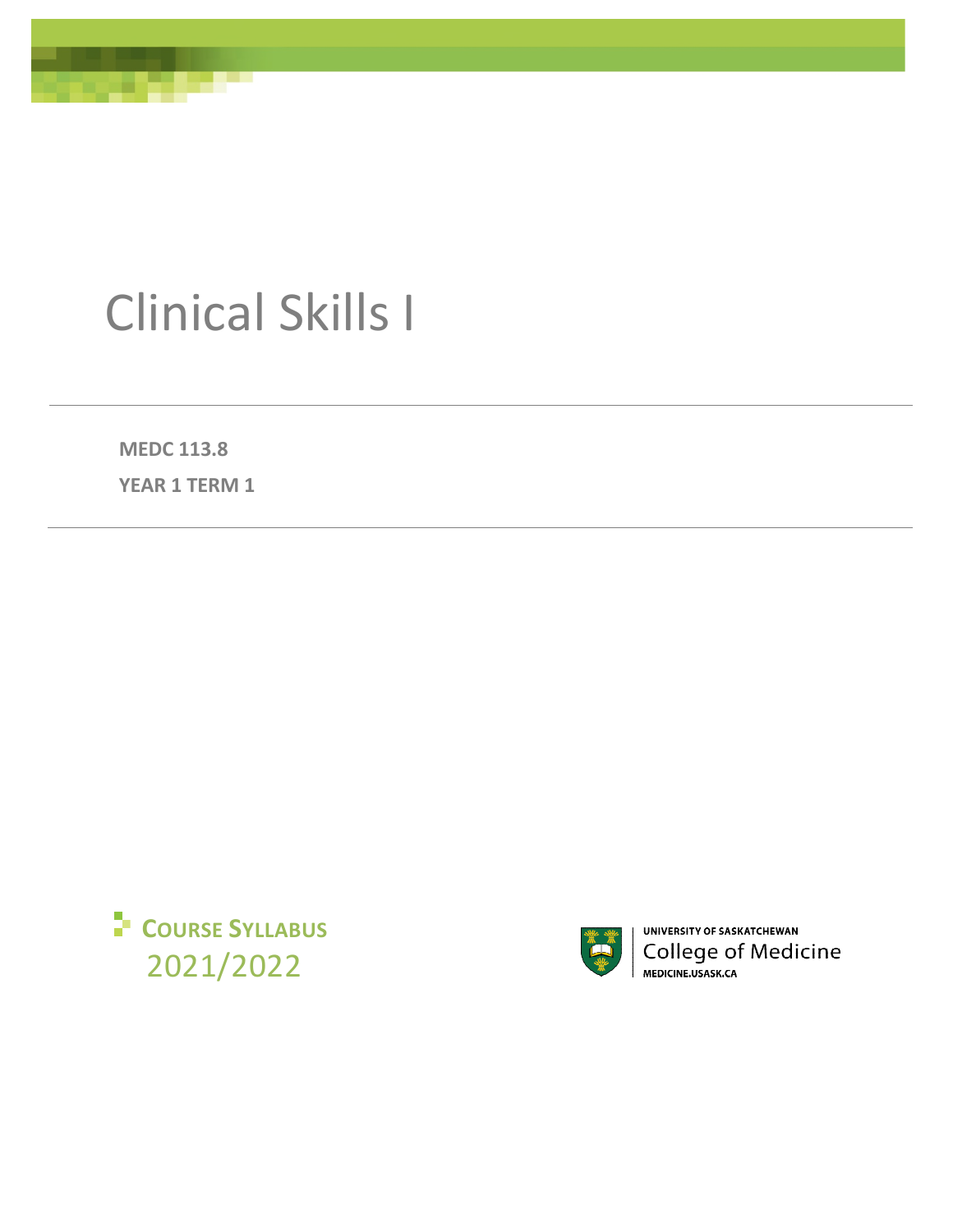*As we gather here today, we acknowledge we are on Treaty Six Territory and the Homeland of the Métis. We pay our respect to the First Nation and Métis ancestors of this place and reaffirm our relationship with one another. We recognize that in the course of your studies you will spend time learning in other traditional territories and Métis homelands. We wish you safe, productive and respectful encounters in these places.*

## **CLINICAL SKILLS I – COURSE OVERVIEW**

*The Covid-19 pandemic has caused significant changes to delivery of medical curriculum. We are planning to include in-person educational experiences, where possible, during the 2021-22 Fall Term. However, due to pandemic circumstances, the College of Medicine undergraduate education program may need to:* 

- *Modify curriculum content delivery outside of usual procedures and at short notice.*
- *Modify Course assessments which may need to be changed to a different format, or to have different weighting from that outlined in the syllabus.*

*As information becomes available, we will provide updates to students on any changes relating to content originally outlined in the syllabus.*

**If you are on campus at any time, ensure you know what is required and expected of you:** One of the critical lessons learned in dealing with COVID-19 is knowing that situations can change and we must be flexible and ready to adjust our safety protocols. Instead of listing all of the relevant information in your course outline, the university has created [a webpage](https://covid19.usask.ca/students.php#Oncampusessentials) where all up-to-date information around returning to campus is listed. You are responsible for regularly checking the health and safety guideline[s https://covid19.usask.ca/about/safety.php#Expectations](https://covid19.usask.ca/about/safety.php#Expectations) and knowing what is expected of you throughout the fall term. The College of Medicine has specific COVID protocols that are also important for you to be aware of and follow on the [College of Medicine website.](https://medicine.usask.ca/students/covid19.php)

## **COURSE DESCRIPTION**

Learning in Clinical Skills I is designed to assist the student in developing fundamental clinical skills upon which they will build throughout their professional lives. Interviewing, communication skills, basic physical examination skills, and foundations of clinical reasoning are the focus of the course. The development of effective and caring relationships with patients is fundamental to success in this course and all future clinical experiences.

Completion of this course will contribute to attaining elements of the overall undergraduate program objectives [\(Program Learning Objectives\).](https://medicine.usask.ca/students/undergraduate/curriculum-schedules-objectives.php#ProgramLearningObjectives)

## **OVERALL COURSE OBJECTIVES**

By the completion of the Clinical Skills I course, students will be expected to:

- 1. Establish ethical relationships with patients characterized by understanding and empathy.
- 2. Demonstrate effective communication.
- 3. Conduct patient-centered interviews that:
	- Obtain a complete Medical History including all components from recommended template.
	- Apply the four dimensions of illness experience "FIFE" (feelings, ideas, impact on function, expectations).
	- Apply principles of cultural safety
- 4. Perform a physical examination on an adult patient, in an orderly, efficient manner, demonstrating respect and sensitivity to patient comfort.
- 5. Recognize variations of normal during physical examination.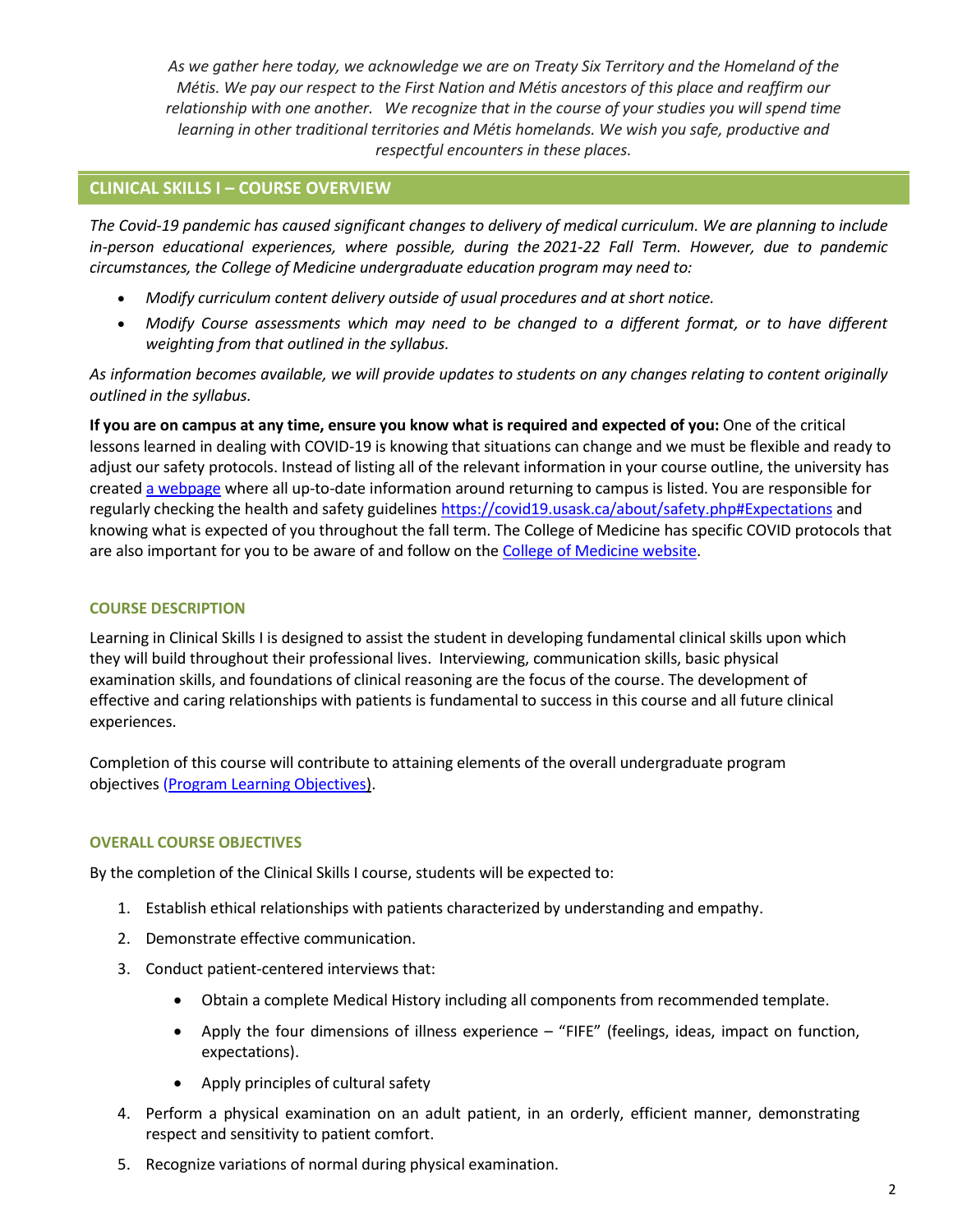- 6. Present a concise verbal summary of the patient's medical history, disease and illness experience, and physical examination findings.
- 7. Record findings from a completed history and physical examination into an appropriate format and provide an assessment and management plan.
- 8. Begin to practice clinical reasoning.
- 9. Demonstrate competence of Scrubbing, Gowning and Gloving for the OR Setting.
- 10. Exhibit professional behaviors consistently, such as integrity, ethical behavior, respect for and effective working relationships with patients, faculty, staff and peers; and responsibility through punctual, regular attendance and timely completion of assignments.

Information on literal descriptors for grading in the College of Medicine at the University of Saskatchewan can be found in the [Pre-Clerkship Student Information Guide](https://medicine.usask.ca/documents/ugme/syllabi/student-guide-to-pre-clerkship.pdf) – Student Assessment Section

More information on the Academic Courses Policy on course delivery, examinations and assessment of student learning can be found at[: http://policies.usask.ca/policies/academic-affairs/academic-courses.php](http://policies.usask.ca/policies/academic-affairs/academic-courses.php) NOTE: The College of Medicine a specific policies and procedures for course delivery, exams and assessment that can found on the [Policies, Procedures and Forms](https://medicine.usask.ca/students/undergraduate/policies.php) page of the College of Medicine website.

The University of Saskatchewan Learning Charter is intended to define aspirations about the learning experience that the University aims to provide, and the roles to be played in realizing these aspirations by students, instructors and the institution. A copy of the Learning Charter can be found at: [www.usask.ca/university\\_secretary/LearningCharter.pdf](http://www.usask.ca/university_secretary/LearningCharter.pdf)

## **COURSE CONTACTS**

Course Director: Dr. Angela Lapetsky [– angela.lapetsky@usask.ca](mailto:angela.lapetsky@usask.ca) - (306) 966-8124

Course Chair: Dr. Oriana Watt [– Oriana.watt@usask.ca](mailto:Oriana.watt@usask.ca) 

Pre-Clerkship Administrative Coordinator: Sonja MacDonald [– sonja.macdonald@usask.ca](mailto:sonja.macdonald@usask.ca) – (306) 966-5354

## **COURSE SCHEDULE**

The Clinical Skills I Course consists of a variety of activities, including large group lectures & small group CLRC sessions. The schedule will be posted on One45. Please check One45 **DAILY** to ensure the most current schedule information. The latest a change can be made to a session (unless it is a true emergency) is 48 hours in advance of the scheduled sessions. If changes are made to a session which has already been scheduled in One45, affected students will be notified directly via email by the departmental undergraduate administrators.

All learning objectives (course, module, and session) can be accessed on the College of Medicine/Curriculum website under the appropriate year and course. A print version is also available. Please access the link below for the most current objectives.

[https://share.usask.ca/medicine/One45/kbase/Curriculum.aspx](https://share.usask.ca/medicine/one45/kbase/Curriculum.aspx)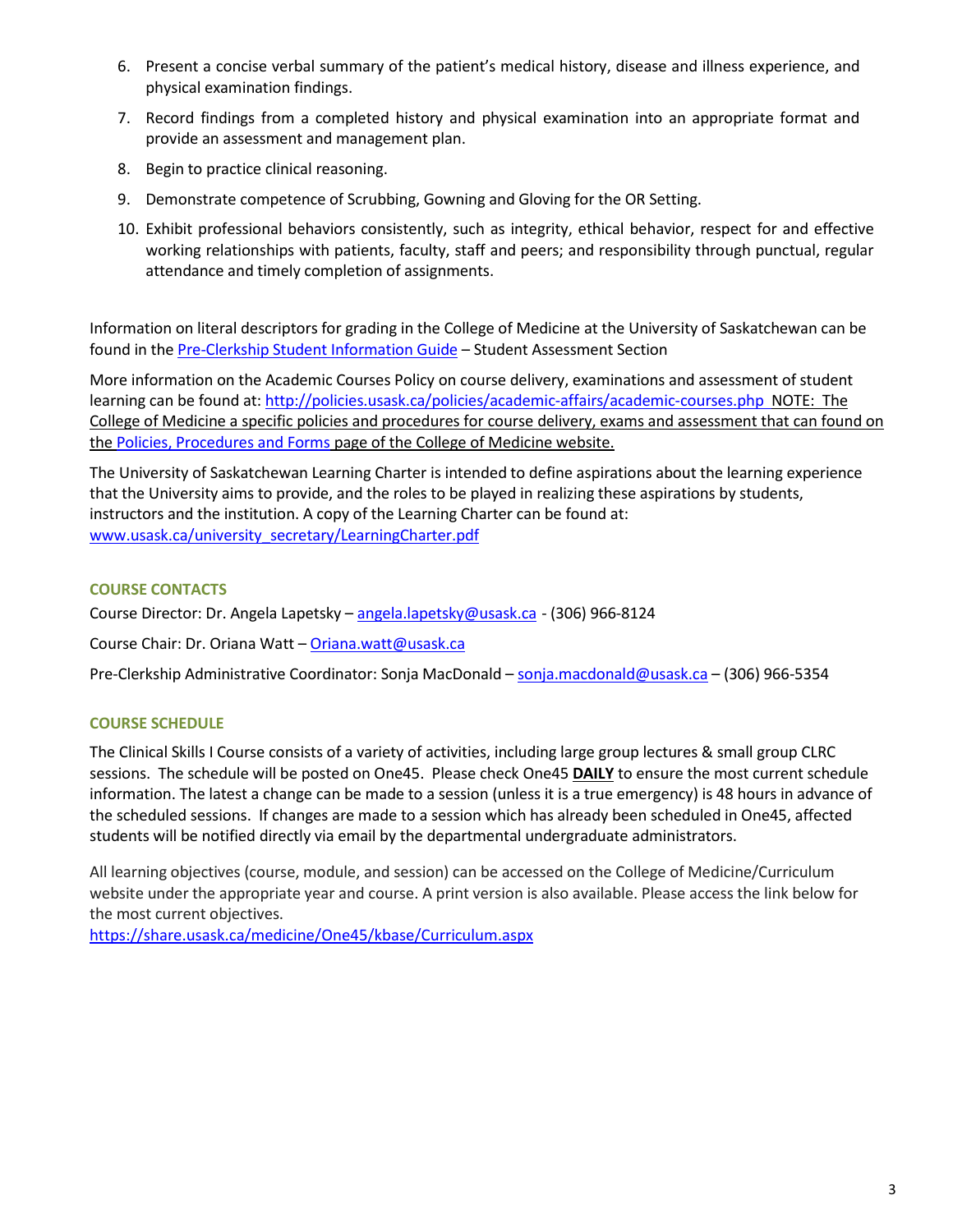# **STREAM 1 (GROUPS G-L & GROUPS T-Z) SCHEDULE**

| <b>Session</b>                                                                           | Date                         | <b>Time</b> |
|------------------------------------------------------------------------------------------|------------------------------|-------------|
| Welcome, Introduction to Clinical Skills I, Communication Skills I, Patient<br>Lecture 1 | Monday, August 9, 2021       | 8:30-12:20  |
| <b>Centered Care and Cultural Safety</b>                                                 |                              |             |
| Session 1 Communication Skills I - Interview Simulated Patients (Virtual)                | Thursday, August 12, 2021    | PM          |
| Introduction to Medical Write-Up & Oral Presentation; Introduction to<br>Lecture 2       | Monday, August 16, 2021      | 8:30-12:20  |
| <b>Physical Exam Skills and Physical Exam A</b>                                          |                              |             |
| Session 2 Communication Skills I - Interview Simulated Patients (Virtual)                | Thursday, August 19, 2021    | PM          |
| Session 1 Physical Exam A - General Observations, Vital Signs                            | Monday, August 23, 2021      | <b>AM</b>   |
| Session 3 Communication Skills I - Interview Simulated Patients (Virtual)                | Thursday, August 26, 2021    | PM          |
| Session 2 Physical Exam A - Hands, Nails, Skin, Hair, Axillary & Upper Limb Lymph Nodes  | Monday, August 30, 2021      | AM          |
| Session 4 Communication Skills I - Patient Interview & Write-Up (Virtual)                | Thursday, September 2, 2021  | PM          |
| Session 3 Physical Exam A - Musculoskeletal Exam                                         | Monday, September 13, 2021   | AM          |
| Introduction to Physical Exam B and C<br>Lecture 3                                       | Tuesday, September 14, 2021  | 1:30-4:20   |
| Session 4 Physical Exam A - Student Skill Assessment                                     | Monday, September 20, 2021   | AM          |
| Session 1 Physical Exam B - Cardiovascular Exam                                          | Thursday, September 23, 2021 | PM          |
| Session 2 Physical Exam B - Respiratory Exam                                             | Thursday, September 30, 2021 | PM          |
| Session 1 Physical Exam C - Head & Neck (including cervical lymph nodes)                 | Monday, October 4, 2021      | AM          |
| Session 3 Physical Exam B - Student Skill Assessment & Write-up (2 Students)             | Thursday, October 7, 2021    | PM          |
| Session 4 Physical Exam B - Student Skill Assessment & Write-up (2 Students)             | Thursday, October 14, 2021   | PM          |
| Introduction to Sensitive Exams, Physical Exam D and E<br>Lecture 4                      | Friday, October 15, 2021     | 8:30-11:20  |
| Session 2 Physical Exam C - Abdominal Exam                                               | Monday, October 18, 2021     | AM          |
| Session 1 Physical Exam E - Neurology Exam (Cranial Nerves)                              | Thursday, October 21, 2021   | PM          |
| Session 3 Physical Exam C - Student Skill Assessment (2 Students)                        | Monday, October 25, 2021     | AM          |
| Session 2 Physical Exam E - Neurology Exam (Motor, Sensory, Reflexes & Coordination)     | Thursday, October 28, 2021   | PM          |
| Session 4 Physical Exam C – Student Skill Assessment (2 Students)                        | Monday, November 1, 2021     | <b>AM</b>   |
| Session 3 Physical Exam E - Student Skill Assessment & Write-up                          | Thursday, November 4, 2021   | PM          |
| Session 1 Physical Exam D - Breast, Male/Female Genitourinary, Rectal Exam               | Tuesday, November 9, 2021    | AM          |
| PIAT (pre-recorded); OSCE Preparation; Q and A Skill Demonstration<br>Lecture 5          | Monday, November 15, 2021    | 1:30-4:20   |
| Putting It All Together Session                                                          | See One45 for specific dates | <b>TBA</b>  |
| Surgical Skills Lab                                                                      | See One45 for specific dates | <b>TBA</b>  |
| <b>OSCE</b>                                                                              | Tuesday, November 30, 2021   | 8:30-12:00  |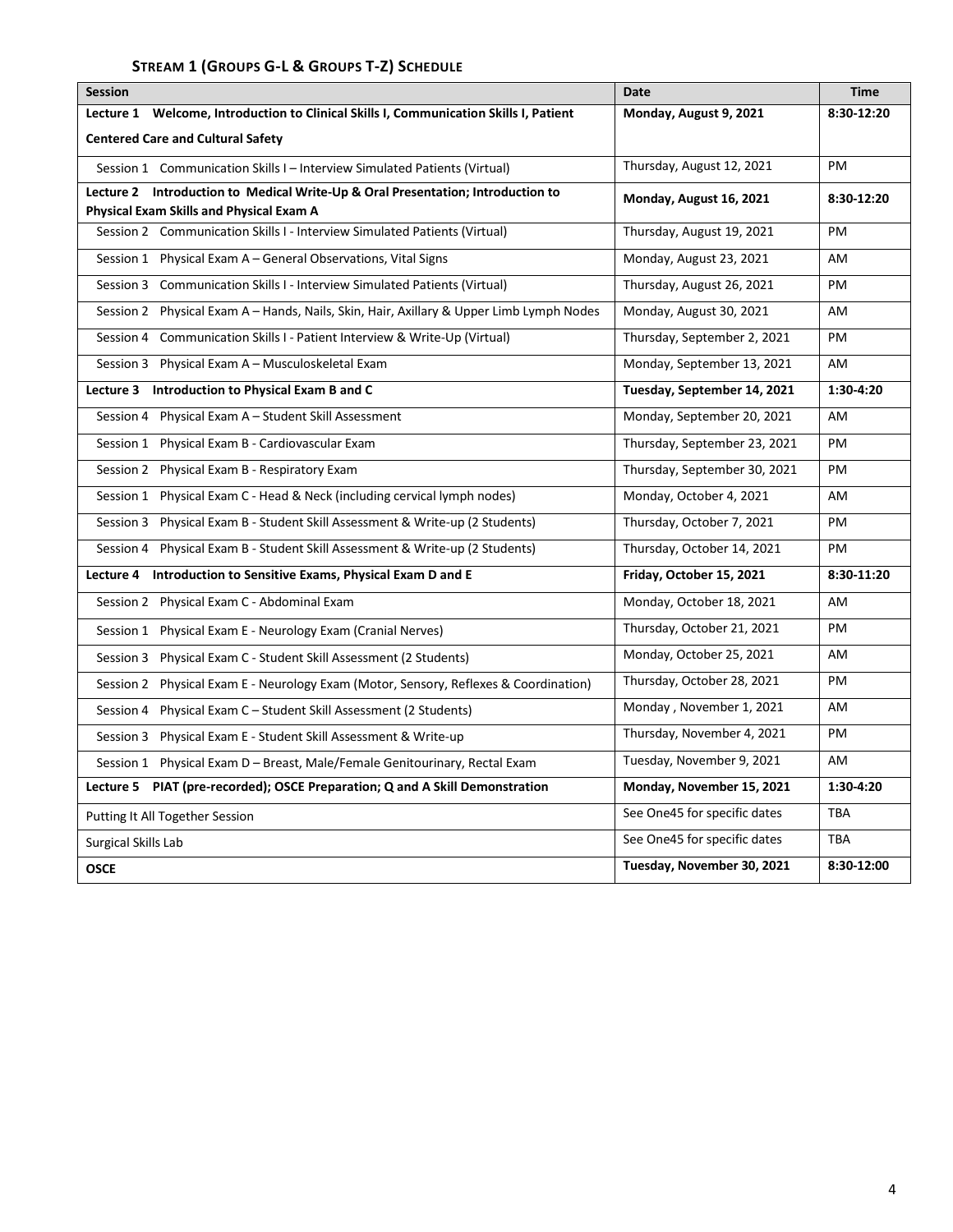# **STREAM 2 (GROUPS A-F & GROUPS M-S) SCHEDULE**

| <b>Session</b>                                                                           | Date                         | <b>Time</b> |
|------------------------------------------------------------------------------------------|------------------------------|-------------|
| Lecture 1 Welcome, Introduction to Clinical Skills I, Communication Skills I, Patient    | Monday, August 9, 2021       | 8:30-12:20  |
| <b>Centered Care and Cultural Safety</b>                                                 |                              |             |
| Session 1 Communication Skills I - Interview Simulated Patients (Virtual)                | Tuesday, August 10, 2021     | PM          |
| Lecture 2 Introduction to Medical Write-Up & Oral Presentation; Introduction to Physical | Monday, August 16, 2021      | 8:30-12:20  |
| <b>Exam Skills and Physical Exam A</b>                                                   |                              |             |
| Session 2 Communication Skills I - Interview Simulated Patients (Virtual)                | Tuesday, August 17, 2021     | <b>PM</b>   |
| Session 3 Communication Skills I - Interview Simulated Patients (Virtual)                | Tuesday, August 24, 2021     | PM          |
| Session 1 Physical Exam A - General Observations, Vital Signs                            | Friday, August 27, 2021      | AM          |
| Session 4 Communication Skills I - Patient Interview & Write-Up (Virtual)                | Tuesday, August 31, 2021     | PM          |
| Session 2 Physical Exam A – Hands, Nails, Skin, Hair, Axillary & Upper Limb Lymph Nodes  | Friday, September 3, 2021    | AM          |
| Lecture 3 Introduction to Physical Exam B and C                                          | Monday, September 14, 2021   | 1:30-4:20   |
| Session 3 Physical Exam A-Musculoskeletal Exam                                           | Friday, September 17, 2021   | AM          |
| Session 1 Physical Exam B - Cardiovascular Exam                                          | Tuesday, September 21, 2021  | PM          |
| Session 4 Physical Exam A - Student Skill Assessment                                     | Friday, September 24, 2021   | AM          |
| Session 2 Physical Exam B - Respiratory Exam                                             | Tuesday, September 28, 2021  | PM          |
| Session 3 Physical Exam B - Student Skill Assessment & Write-Up (2 Students)             | Tuesday, October 5, 2021     | PM          |
| Session 1 Physical Exam C - Head & Neck (including cervical lymph nodes)                 | Friday, October 8, 2021      | AM          |
| Session 4 Physical Exam B - Student Skill Assessment & Write-Up (2 Students)             | Tuesday, October 12, 2021    | PM          |
| Lecture 4 Introduction to Sensitive Exams, Physical Exam D and E                         | Friday, October 15, 2021     | 1:30-4:20   |
| Session 1 Physical Exam E - Neurology Exam (Cranial Nerves)                              | Tuesday, October 19, 2021    | PM          |
| Session 2 Physical Exam C - Abdominal Exam                                               | Friday, October 22, 2021     | AM          |
| Session 3 Physical Exam C – Student Skill Assessment (2 Students)                        | Friday, October 29, 2021     | AM          |
| Session 2 Physical Exam E - Neurology Exam (Motor, Sensory, Reflexes & Coordination)     | Tuesday, October 26, 2021    | PM          |
| Physical Exam E - Student Skill Assessment & Write-Up<br>Session 3                       | Tuesday, November 2, 2021    | PM          |
| Session 4 Physical Exam C - Students Skills Assessment (2 Students)                      | Friday, November 5, 2021     | AM          |
| Session 1 Physical Exam D - Breast, Male/Female Genitourinary, Rectal Exam               | Friday, November 12, 2021    | AM.         |
| Lecture 5 PIAT (pre-recorded); OSCE Preparation; Q and A Skill Demonstration             | Monday, November 15, 2021    | 1:30-4:20   |
| Putting It All Together Session                                                          | See One45 for specific dates | <b>TBA</b>  |
| Surgical Skills Lab                                                                      | See One45 for specific dates | <b>TBA</b>  |
| <b>OSCE</b>                                                                              | Tuesday, November 30, 2021   | 1:00-4:30   |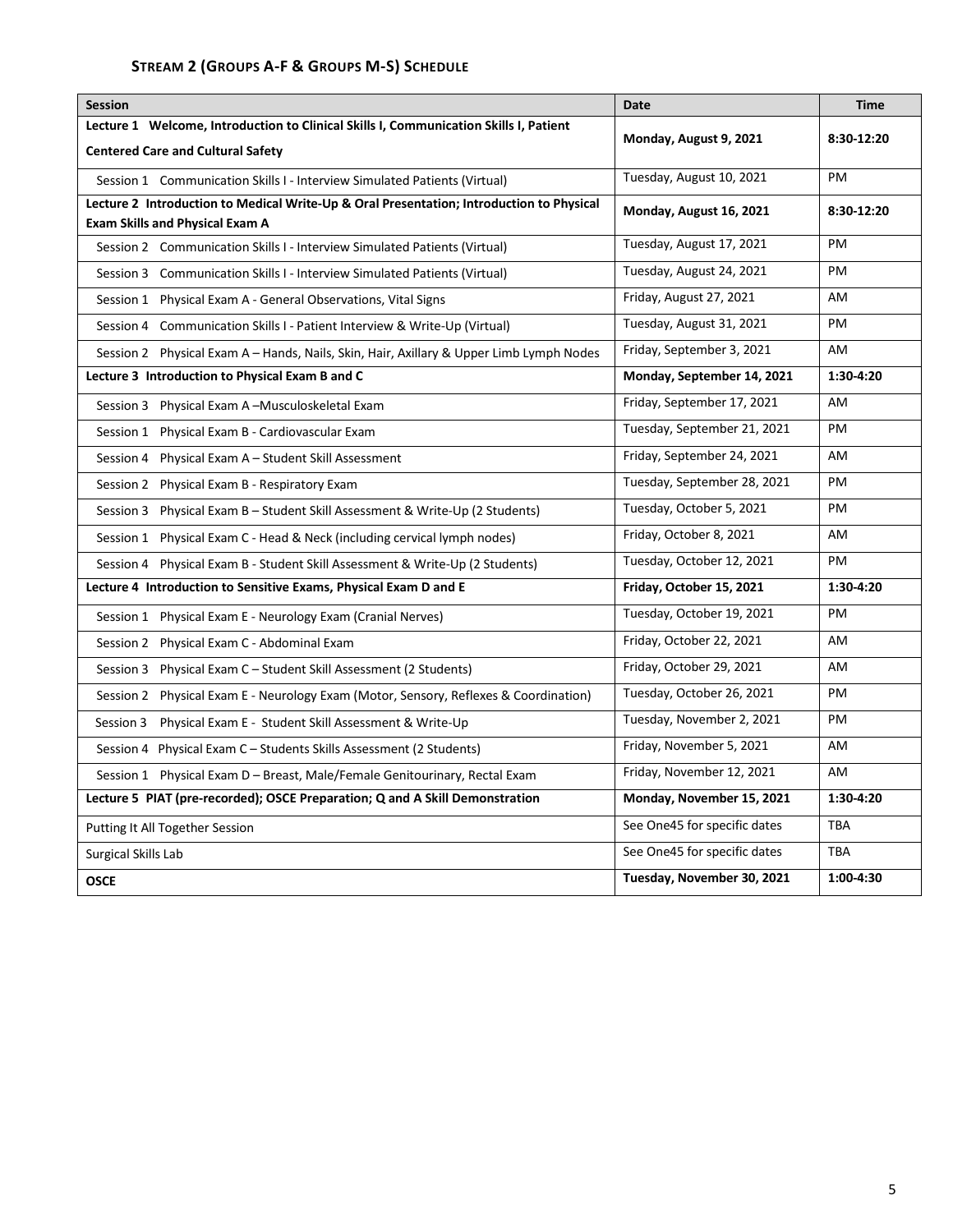#### **INDEPENDENT LEARNING**

During the course, protected time for independent learning has been set aside to allow and encourage students to prepare, and practice skills learned as they monitor their own progress towards meeting the broad objectives for the medical program. Some sessions require prior preparation, and it is the responsibility of the student as an adult learner to adequately prepare for the sessions. Lack of preparation may result in the student being unable to effectively participate in learning activities and influence their assessment.

#### **COURSE DELIVERY**

Students will learn through a variety of methods, including:

- Facilitated small group learning sessions with simulated patients
- Large group sessions
- Independent self-directed learning

#### **COURSE MATERIAL ACCESS**

Course materials, including the syllabus, sessions, objectives, required reading, forms, and other useful documents are posted on One45.

 If you are having difficulty accessing your account please contact Student Central 306-966-1212 or contact ICT Services Help Desk (306) 966-2222

#### **REQUIRED MEDICAL INSTRUMENTS**

These required medical instruments must be purchased before the commencement of the school year:

- Stethoscope (Littmann Cardiology IV preferred)
- Watch with second hand or digital second display
- Lab coat\*

\* Lab coats can be purchased at:

U of S Main Bookstore, Marquis Hall or Uniform Choice at: 7A 3110 8th St. E. (306) 651-0388

#### **\*\*\*Students should be prepared to wear lab coats at all clinical sessions in the CLRC.**

#### **RECOMMENDED MEDICAL INSTRUMENTS**

While the above medical instruments are required, it is strongly recommended that students have the following instruments for personal use. The Undergraduate Medical Education (UGME) office is arranging a presentation early in the academic year where students can order these instruments.

- ophthalmoscope/otoscope
- aneroid blood pressure cuff
- $\bullet$  tuning fork(s) (128 cps + 512 cps)
- reflex hammer (Queen's Square preferred)
- centimeter ruler
- pen light
- flexible tape measure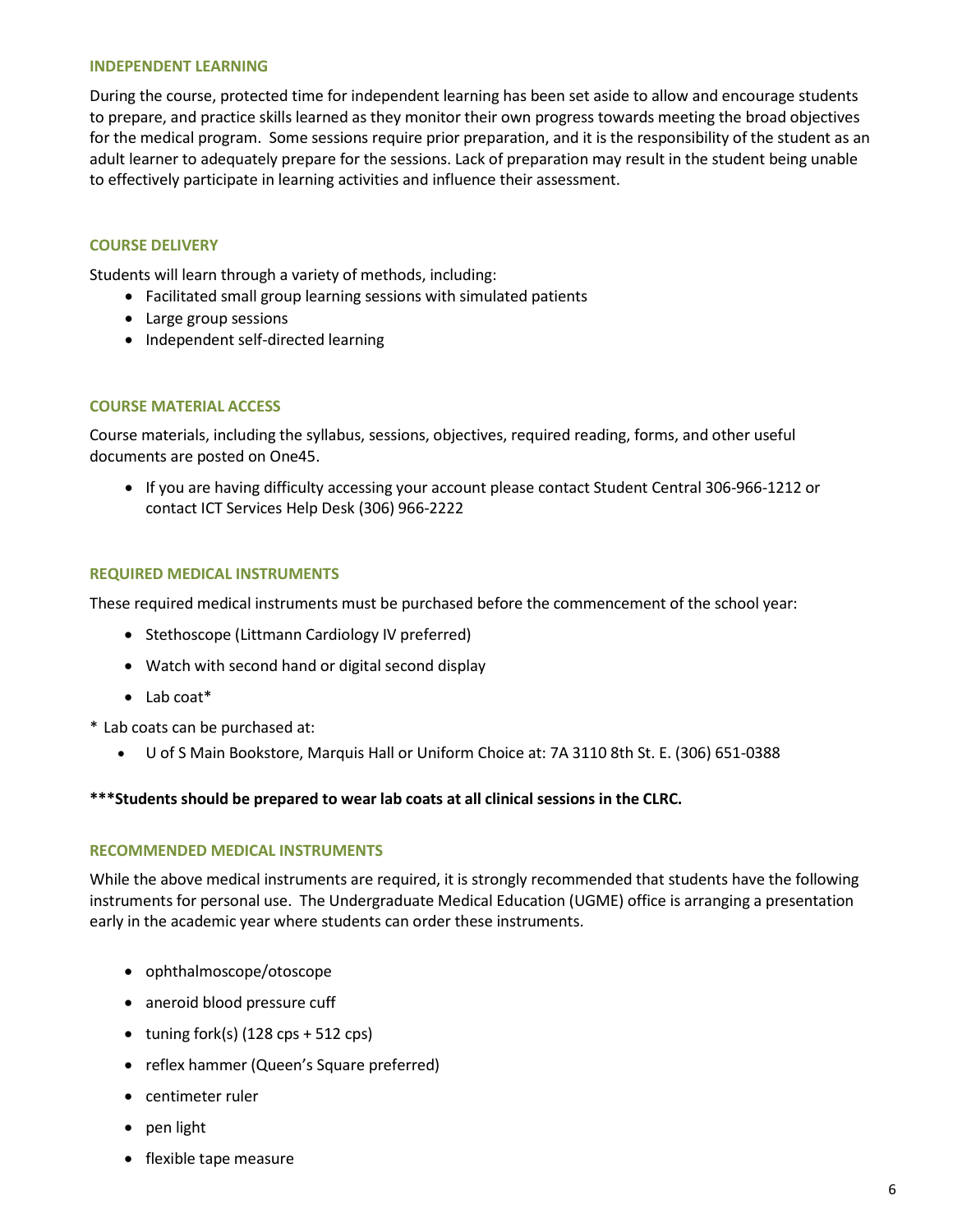#### **COURSE RESOURCES**

## **Textbooks:**

Purchasing a clinical examination textbook is strongly recommended. Suggested reference texts:

- 1. Bates' Guide to Physical Examination and History Taking 13<sup>th</sup> Ed. (Bickley): this text will be referenced in lectures and is an introductory text to history taking and physical exam skills, with some clinical correlations:
	- Hardback copy: Available from the University of Saskatchewan Bookstore (shop on-line at: U of S [Bookstore - My Textbooks](https://bookstore.usask.ca/students.php#MyTextbooks)
	- E-book (on-line): Available through Health Sciences Library at: (*Note: availability may change throughout term*) [Bates Guide to History Taking and Physical Exam 13 Ed \(Bickley\)](http://library.usask.ca/scripts/remote?URL=https://meded.lwwhealthlibrary.com/book.aspx?bookid=2964)
- 2. Clinical Examination: A Systematic Guide to Physical Diagnosis 8<sup>th</sup> Ed., Vol 1 & 2 (Talley and O'Connor): this text is an introductory text to history taking and physical exam skills, and also serves as a reference for clinical correlation with various disease processes:
	- Paperback copy: Available from the University of Saskatchewan Bookstore (shop on-line at: U of S [Bookstore - My Textbooks](https://bookstore.usask.ca/students.php#MyTextbooks)
	- E-book (on-line) Available through Health Sciences Library at: (*Note: maximum of 3 users at a time may limit availability*) [Clinical Examination 8th Ed \(Talley and O'Connor\)](http://library.usask.ca/scripts/remote?URL=https://sundog.usask.ca/record=b5501797~S8)

## **Supplemental Online Resources:**

- 1. [Bates' Visual Guide to Physical Examination](https://batesvisualguide.com/) A supplemental resource with video demonstrations of various physical exam techniques relevant to Clinical Skills I.
- 2. [University of Toronto Clinical Skills Videos](http://thehub.utoronto.ca/clinicalskills/) A supplemental resource of video demonstrations of various physical exam techniques relevant to Clinical Skills I.
- 3. [Undergraduate Diagnostic Imaging Fundamentals E-Book](https://openpress.usask.ca/undergradimaging/) by Dr. Brent Burbridge (MD, FRCPC) is an e-book resource to augment the presentation for imaging of common clinical conditions. Guiding principles related to minimizing radiation exposure, requesting appropriate imaging, and static images are enhanced and discussed. Additionally, users can access other imaging from the Dicom viewer (ODIN) to further advance their experience with viewing diagnostic imaging pathologies.

## **Clinical Learning Resource Center (CLRC)**

The CLRC (2nd floor, E wing, Health Sciences Building) is where the small group sessions are held. Independent learning in the CLRC is not available at this time. Students will be notified if circumstances change. Access to the CLRC will be dependent on physical distancing restrictions from Public Health.

## **FEEDBACK ON STUDENT PERFORMACE**

Student feedback is information regarding student performance that is offered with the express purpose of improving student learning and future performance. It is considered one of the most powerful influences on learning and achievement (Hattie & Timperley, 2007).

Clinical Skills courses are the practice arenas to develop and hone medical skills. Feedback in these courses is constant and comes through a variety of sources and in numerous ways. Informal, formal, self, and peer feedback are all part of this course. Course tutors will provide students with a variety of formal and informal, verbal and written feedback throughout clinical sessions. Students will be asked to give and receive peer feedback during sessions and will be taught how to do this in a specific and objective fashion. Students should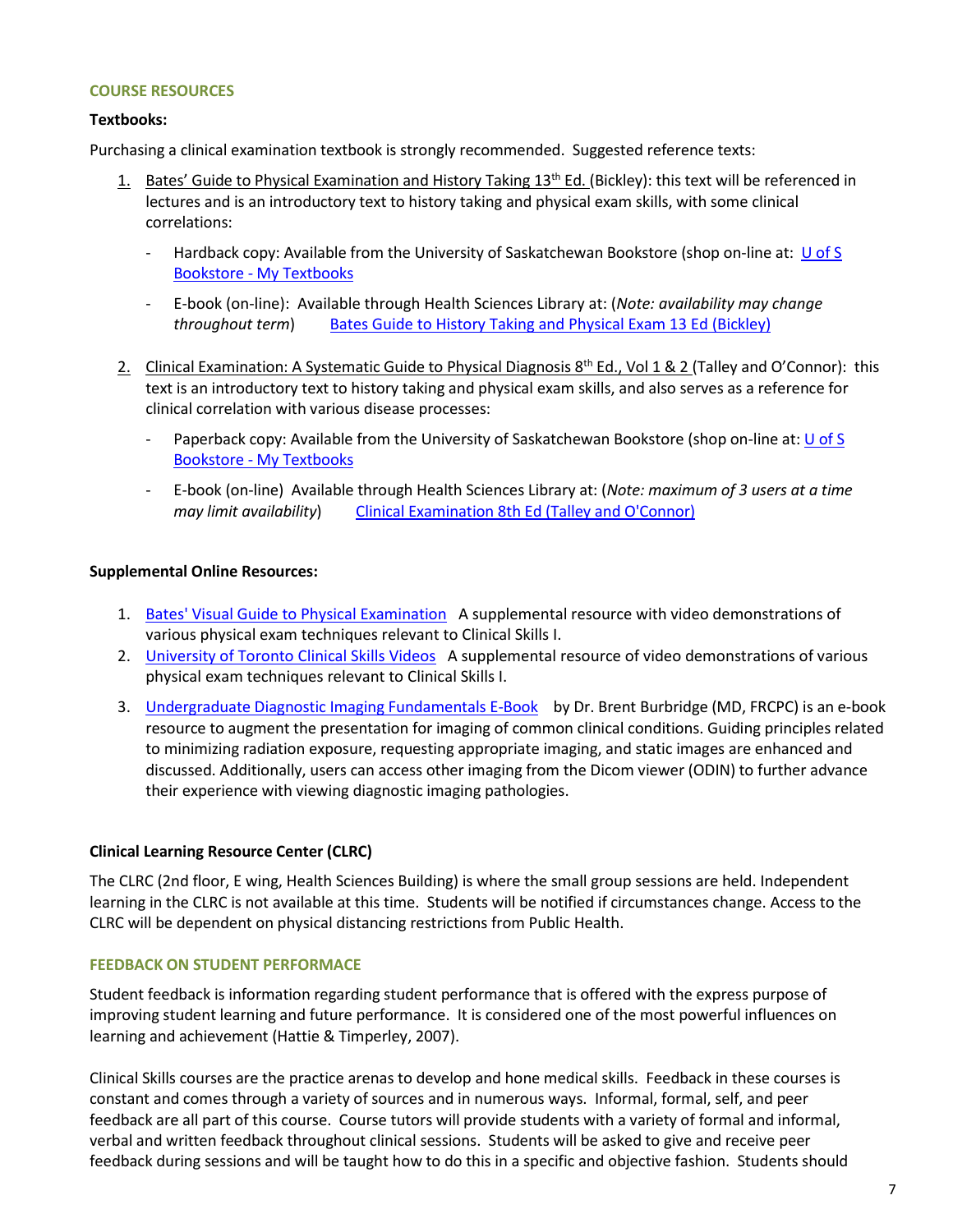also be constantly reflecting, setting targets, and developing action plans for improvement and integration of feedback in constructive ways. Every interaction in this course is an opportunity for growth – students will receive formal and informal feedback throughout each module, but do not discount the value of oral feedback and comments.

In order to provide students more individualized feedback following the OSCE(s) students will receive individual feedback sheets that will detail the student's progress towards achievement of their Clinical Skills course objectives.

| <b>MODULE</b>                                       | <b>COMPONENTS</b>                                                                                               | <b>SUCCESSFUL</b><br><b>COMPLETION</b> |
|-----------------------------------------------------|-----------------------------------------------------------------------------------------------------------------|----------------------------------------|
| <b>Communication Skills I</b>                       | Professional Deportment and Observed Skills (see Communication                                                  | Pass**                                 |
|                                                     | Skills I: Student Skills Assessment Form).                                                                      |                                        |
|                                                     | Medical Write-up (see Medical Write-up Assessment Form)                                                         | Pass**                                 |
|                                                     | Due Date: Must be submitted by 23:59 hrs on Canvas within 7<br>calendar days following student's final session. |                                        |
| <b>Physical Examination A &amp;</b>                 | Professional Deportment and Preparation & Observed Skills (see                                                  | Pass**                                 |
| <b>Physical Examination C</b><br>These are separate | Physical Exam A & C: Student Skills Assessment Form).                                                           |                                        |
| modules for assessment                              | Weekly Checklist Skills (see weekly physical examination checklists)                                            | Completion*                            |
| purposes.                                           | MUST be completed on One45 by the tutor at the end of each<br>session.                                          |                                        |
| <b>Physical Examination B &amp;</b>                 | Professional Deportment and Preparation & Observed Skills (see                                                  | Pass**                                 |
| <b>Physical Examination E</b>                       | Physical Exam B & E: Student Skills Assessment Form).                                                           |                                        |
| These are separate                                  | Weekly Checklist Skills (see weekly physical examination checklists)                                            | Completion*                            |
| modules for assessment                              | MUST be completed on One45 by the tutor at the end of each                                                      |                                        |
| purposes.                                           | session.                                                                                                        |                                        |
|                                                     | Medical Write-up (see Medical Write-up Assessment Form).                                                        | Pass**                                 |
|                                                     | PE.B Due Date: Must be submitted by 23:59 hrs on Canvas                                                         |                                        |
|                                                     | within 7 calendar days following student's final session.                                                       |                                        |
|                                                     | PE.E Due Date: Must be submitted by 23:59 hrs on Canvas<br>$\bullet$                                            |                                        |
|                                                     | within 7 calendar days following student's final session.                                                       |                                        |
| <b>Physical Examination D</b>                       | Attendance with professional behavior.                                                                          | Completion*                            |
| <b>Putting it All Together</b>                      | Checklist Skills MUST be completed on One45 by the tutor at the                                                 | Completion*                            |
| <b>Individual Session</b>                           | end of the session.                                                                                             |                                        |
| <b>Surgical Skills Labs</b>                         | Please see One45 for your scheduled session                                                                     | Completion*                            |
| One separate session:                               |                                                                                                                 |                                        |
| -Scrubbing, Gowning and                             |                                                                                                                 |                                        |
| Gloving in the OR Setting                           |                                                                                                                 |                                        |
| <b>Objective Structured</b>                         | Formative OSCE. Can cover ALL/ANY components of Clinical Skills I.                                              | Attendance with                        |
| <b>Clinical Examination</b>                         |                                                                                                                 | professional                           |
| (OSCE)                                              |                                                                                                                 | behavior.                              |
| <b>OVERALL COURSE</b>                               | ALL MODULES MUST BE SUCCESSFULLY COMPLETED and PASSED.                                                          | <b>ALL PASS/FAIL</b>                   |

## **COURSE ASSESSMENT OVERVIEW**

Attendance is required for all small group sessions.

All write-ups must be completed and submitted individually, not in pairs/groups.

\* *Completion -* entails attendance at all mandatory sessions and demonstration of skills required in the weekly checklists.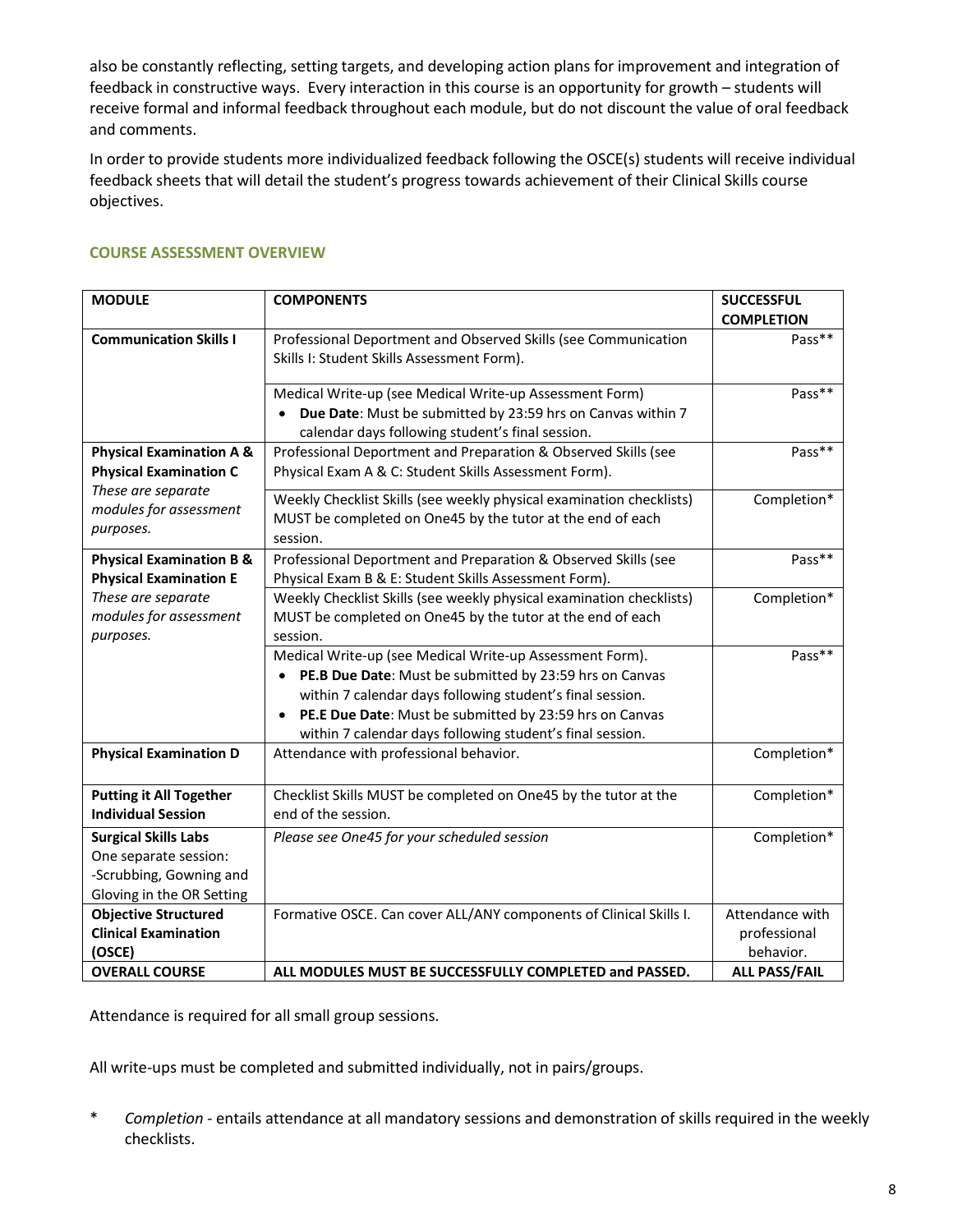\*\* *Pass -* student must achieve *Meets Expectations or Greater* in the final week Student Skills Assessment Form and required Medical Write-ups.

A MODULE FAIL is defined as 1 or more *Below Expectations* on the final week Student Skills Assessment Form or Medical Write-Up, or *Non-Completion* of any component*.* 

## **EXAM PROCTORING**

Due to pandemic related circumstances, examinations during this course may be delivered remotely. In that event, proctoring software or other remote invigilation methods will be employed concurrently during the examination to ensure academic integrity of the assessment.

#### **MIDTERM AND FINAL EXAMINATION SCHEDULING**

Midterm and final examinations must be written on the date scheduled.

Students should avoid making prior travel, employment, or other commitments for in-term exams and final exams. If a student is unable to write an exam through no fault of their own for medical or other valid reasons, they should refer to the College of Medicine [Deferred Exam policy and procedure.](https://medicine.usask.ca/policies/deferred-exams.php)

#### **RUBRICS**

Where applicable, rubrics for all assignments will be posted on One45 for the relevant session. For those assignments submitted via Canvas they are also posted in Canvas. In the event of a discrepancy between the two versions, that posted on Canvas shall be taken to be correct.

#### **COURSE POLICY FOR SUCCESSFUL COMPLETION AND REMEDIATION**

For the purposes of promotion, students must successfully complete the following:

- 1. OSCE: Completion of the formative OSCE
- 2. Course Modules: Successful completion of all seven course modules as outlined in the assessment overview.

**Successful completion of all modules and OSCE requires students to meet expectations regarding professionalism.** This includes professional attitudes towards simulated patients, peers, and tutors, as well as adherence to dress code policy [\(https://medicine.usask.ca/policies/index.php\)](https://medicine.usask.ca/policies/index.php), with conservative professional attire. It is expected that students have lab coats available at all small group CLRC sessions, and their use will be at the discretion of tutors/preceptors. Note the following excerpt from the Student Guide:

*Your physical appearance should engender respect from your patients and colleagues. You should, therefore, maintain a neat, clean and 'appropriate' style of dress. This should take into consideration the fact that your*  patients will likely come from all age groups and walks of life. Your goal is to present a pleasant and professional *appearance, one that promotes patient confidence and comfort. Students should consider how their appearance may affect their patients' perceptions of them as future doctors and use this as a guide when choosing attire.* 

#### **WRITTEN COURSE ASSESSMENTS**

Written assessments (case write-ups) are due **7 consecutive calendar days following the clinical encounter**. Respect for due dates is a component of professionalism and is assessed as such.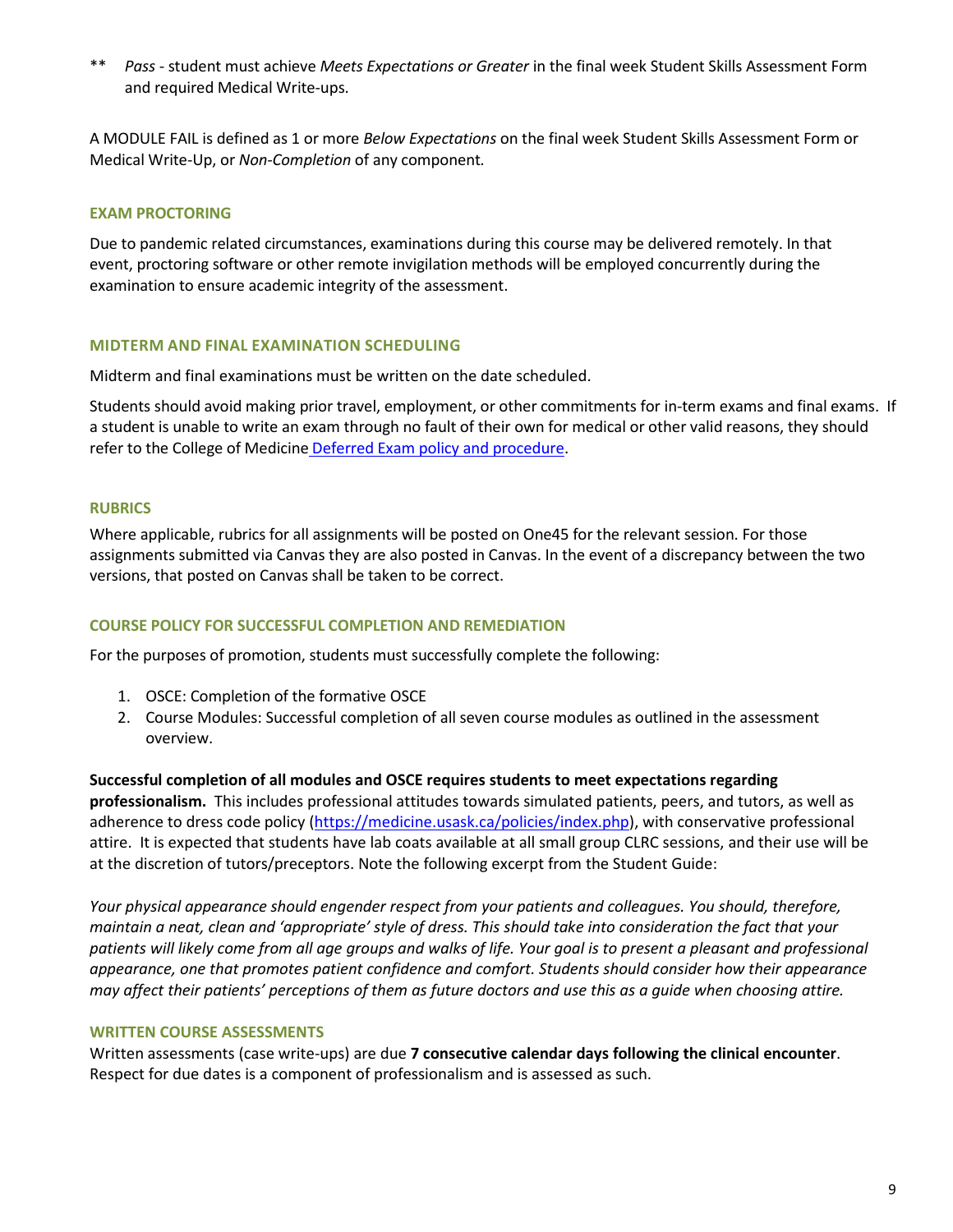#### **MODULE FAILURE**

If a student passes one component of the module (e.g. Medical Write-up) and fails another component (e.g. Student Skills Assessment) the module is still considered failed – remediation will be targeted to the failing components. The Module Director, in consultation with the Course Director and/or the Academic Support Specialist, has discretion to target the remediation at areas considered of educational concern.

## **REMEDIATION**

- 1. In the event of a failure of a course module, a student may be offered remediation and supplemental assessment.
- 2. Upon failure of a course module, students will meet with the module or course director and academic support specialist to devise a learning plan if remediation is being offered. The course director, in consultation with the academic support specialist, will determine the specific type of remediation needed for each individual student. This remediation may be in the form of additional practice sessions, assignments, assigned readings, and meetings with the module/course director and/or other mentors.
- 3. After completion of remediation, a supplemental assessment will be offered. The Course Director will determine the specific type of supplemental assessment, which may be in a different format than the original assessment. Remediation and supplemental assessment will typically be offered during the term, however remediation and supplemental assessment for components failed later in the term will be offered in January of the following term
- 4. Failure of a supplemental assessment for the first time may result in a second remediation being offered for that module. If the second supplemental assessment is not successfully completed, this will result in automatic failure of the course. No more than two supplemental assessments will be offered.
- 5. If a student fails a second module, he/she will meet with a committee made up of at least two of the Course Director, Module Director, the Year One Chair, Academic Support Team, or Assistant Dean Academic (or their designates) to determine the appropriate remediation and supplemental assessment. This meeting may not apply if a failure of an additional course component is identified after the end of term.
- 6. A third failure (which may include a module, a supplemental assessment, or failure of the OSCE due to professionalism) regardless of successful remediation of the previous two failures, will result in automatic failure of the course.

#### **COURSE FAILURE**

An overall course failure will result from:

- 1. Failure of any two supplemental assessments (whether failure of two separate module supplementals or failure of two supplemental assessments within a single module).
- 2. Failure of three modules (even if successful in two supplemental assessments in previously failed modules); and
- 3. Failure of two modules and failure of the OSCE (even if successful in two supplemental assessments in previously failed modules).

Further decisions regarding academic outcomes will be adjudicated by the Term I Promotions Committee and the Student Academic Management Committee.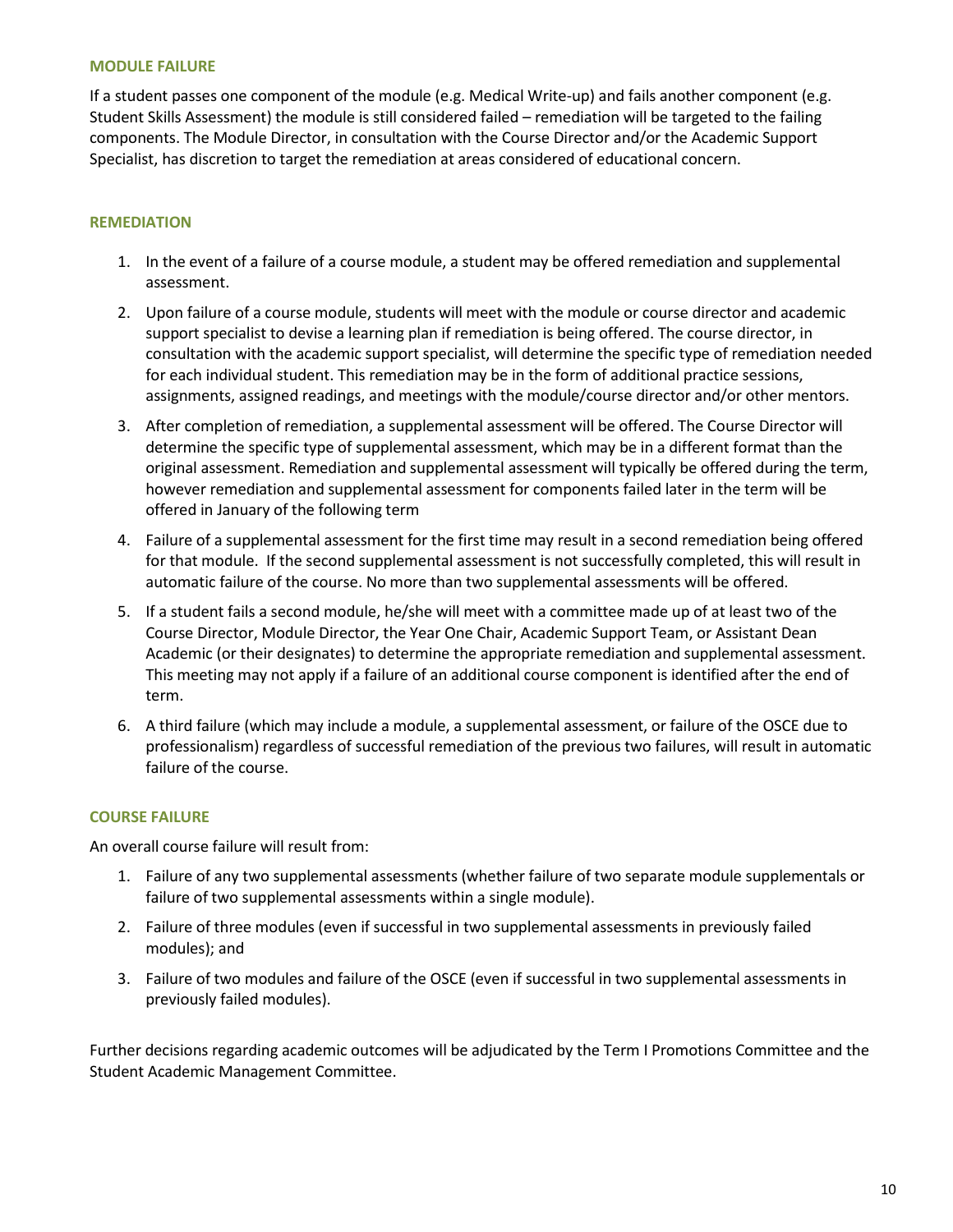#### **ASSESSMENT REVIEW**

Students will not be provided opportunity to view their examination questions/papers as part of a group or individual review process. In the event of specific module or exam failure, a student may contact the appropriate Module Director, Course Director or Course Chair to arrange an opportunity to identify concepts or content areas where difficulty was experienced during the examinations.

## **ATTENDANCE EXPECTATIONS**

See [Student Information Guide](http://medicine.usask.ca/students/undergraduate/curriculum-schedules-objectives.php#Aboriginalhealthinthecurriculum) for MD Program Attendance and Absence policy. It is expected that students will attend all small group sessions unless absence is unavoidable.

## **How is Attendance Documented?**

At the completion of every session the student's preceptor will log into One45 and review/complete the session checklist with the student, which tracks attendance and ensures all material from the session was completed.

## **What are the Implications of Being Absent?**

When students have absences for other reasons for which they have received prior approval, they will not be assessed negatively in terms of professionalism. Students should request guidance from their module director on how to independently make up any material missed. Sessions will not be rescheduled and additional sessions will not be offered in order to make up missed material. It is the responsibility of the student to ensure he/she meets all the requirements of the module.

Students should be aware that professionalism is being assessed in every Clinical Skills I session. Lateness or absences without appropriate notification/approval will likely result in marks reduced for poor professional behavior and may result in an informal or formal breach of professionalism report. Unapproved absences may result in failure of a module or the entire course.

## **COURSE EVALUATION AND QUALITY IMPROVEMENT**

The following changes reflect course quality review recommendations and student feedback:

- 1. The objectives and structure of the large group lectures and course package have been reviewed and modified. Virtual/remote large group sessions will continue to be synchronous whenever possible to enhance student interaction/engagement; and will be recorded so students can access asynchronously as well.
- 2. Utilizing numerous and varied resources for reading and video references as supplemental learning tools.
- 3. Enhanced tutor orientations with an emphasis on standardization of physical exam techniques.
- 4. Modified Physical Exam C Module Summative Assessment to accommodate 1:1 tutor:student ratio to enhance individualized student feedback and skill development.
- 5. Additional time dedicated to question & answer period with skill demonstration, as circumstances permit, in large group session prior to OSCE.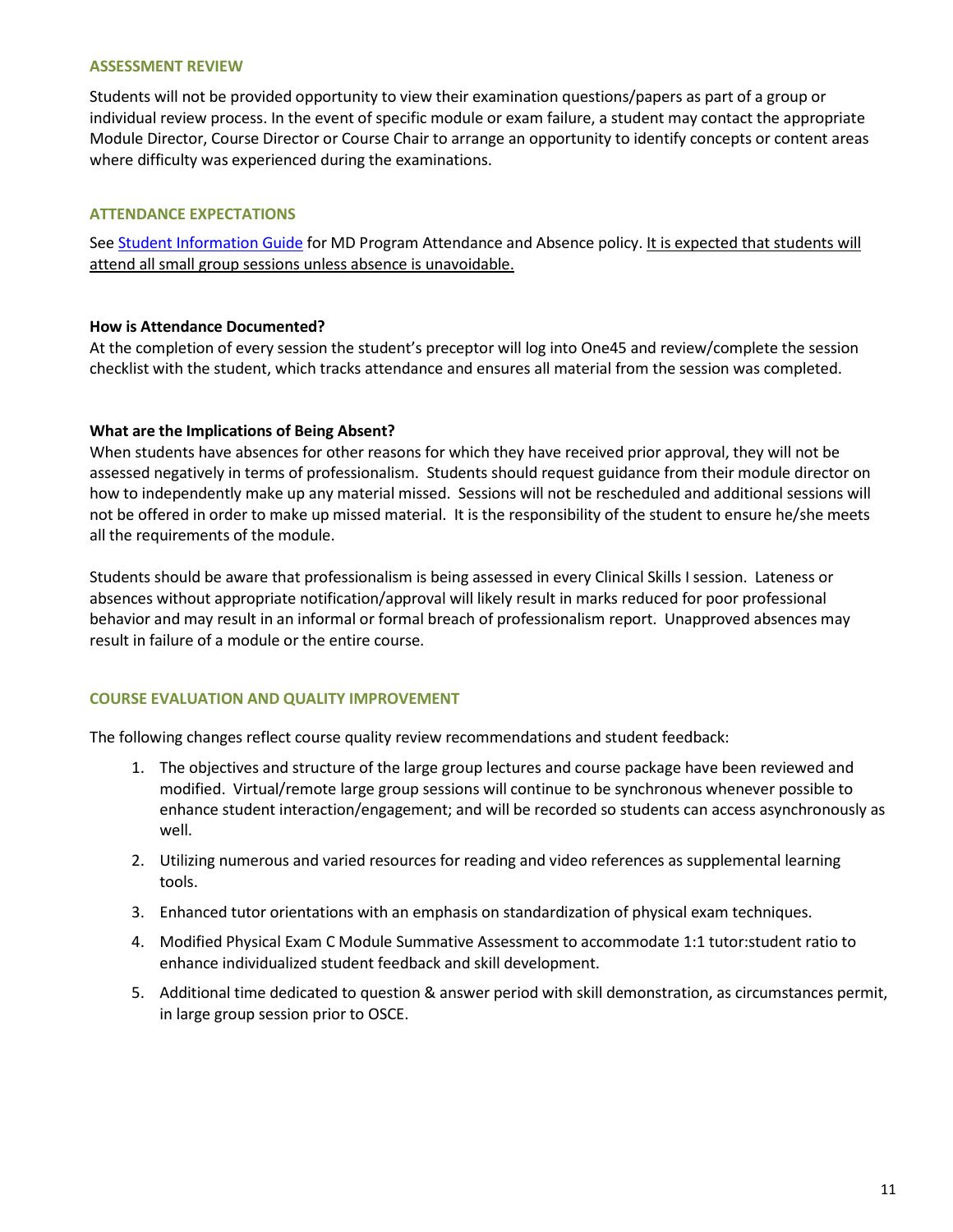## **IMPORTANT GUIDELINES FOR THIS TRANSITION TERM**

During this transition term it is important that we undertake in-person elements of this class safely. In order to do this the university has developed a set of expectations and safety protocols that all students must adhere to if they are to engage in in-person activity.

## **Throughout the term:**

- **Protect the pack:** Right now, the impact of student choices and activities when not on campus cannot be separated from time spent on campus. In order to "protect the pack", the university is asking all students who are doing in-person work to be mindful and do whatever possible to lower the risk that you will contract COVID-19 and bring it onto campus.
- **Know what is required and expected of you:** One of the critical lessons learned in dealing with COVID-19 is knowing that situations can change and we must be flexible and ready to adjust our safety protocols. Instead of listing all of the relevant information in your course outline, the university has create[d a webpage](https://covid19.usask.ca/students.php#Oncampusessentials) where all up-to-date information around returning to campus is listed. **You are responsible** for **regularly** checking the health and safety guidelines<https://covid19.usask.ca/about/safety.php#Expectations>and knowing what is expected of you throughout the fall term.
- **Follow all guidance:** Students are expected to follow all guidance provided by the University's Pandemic Recovery/Response Team (PRT), College/Department, professors, lab instructors, TAs, and any other staff member involved in the in-person academic program activities (e.g., Protective Services, Safety Resources).
- **Key channels of communication**: If there is a need for the class to pause meeting in-person for a period of time you will be notified. If this occurs, you will be provided with detailed information on what you will need to do in place of the in-person class sessions (e.g., read content posted in Canvas, complete learning activities in Canvas).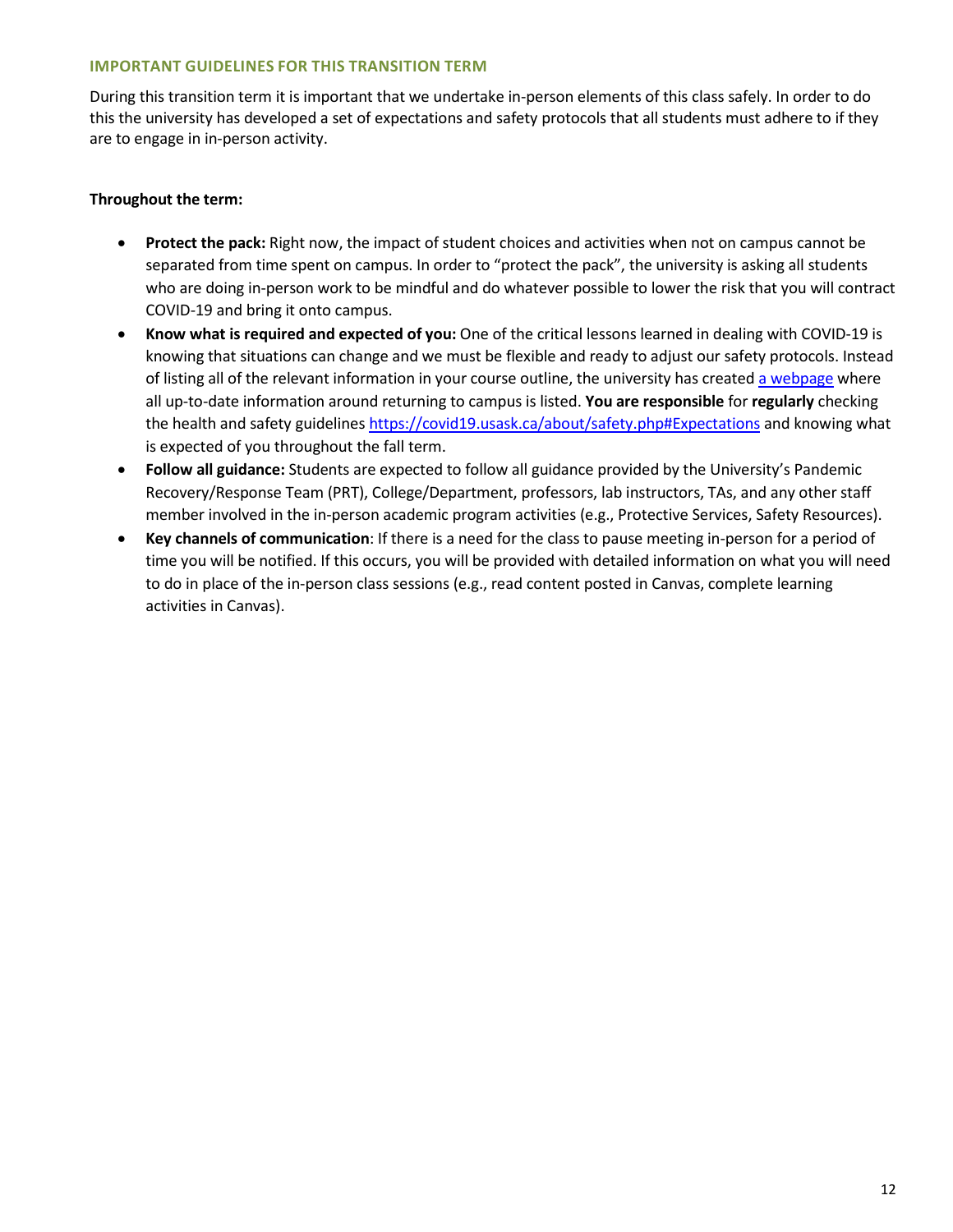#### **COURSE MODULES**

The modules are designed to allow skill development by systems. By the end of this course, students will begin to integrate the information learned in each separate module into a comprehensive patient assessment.

#### **Communication Skills I**

#### **MODULE CONTACTS**

Module Director: Dr. Grace Ho – [grace.ho@usask.ca](mailto:grace.ho@usask.ca) 

Pre-Clerkship Coordinator: Sonja MacDonald [– sonja.macdonald@usask.ca](mailto:sonja.macdonald@usask.ca) – (306) 966-5354

#### **MODULE DESCRIPTION**

In a practical, hands-on setting, this module will provide the students with the opportunity to develop the basic communication skills needed for patient-centered care. During the lectures, students will review requirements for the overall course, individual modules and the OSCE. Highlighted materials and concepts will be reviewed during the lectures.

**Location:** Remote Delivery Via WebEx

**Duration**: 4 Sessions

#### **MODULE OBJECTIVES**

By the completion of this module, the student will be expected to:

- 1. Demonstrate effective communication.
- 2. Conduct respectful, patient-centered interviews.
	- a. Obtain a complete medical history including all components from recommended template
	- b. Apply 4 dimensions of illness experience (FIFE)
	- c. Apply principles of cultural safety
- 3. Present a concise verbal summary of the patient's medical history, and disease and illness experience.
- 4. Document the patient's information in a medical write up.
- 5. Demonstrate professionalism in interactions with patients, peers, and preceptors.

#### **MODULE ASSESSMENT**

Student Skills Assessment & Write-up. Refer to Course Assessment Overview table on page 8. See Communication Skills I module package for checklists and rubrics.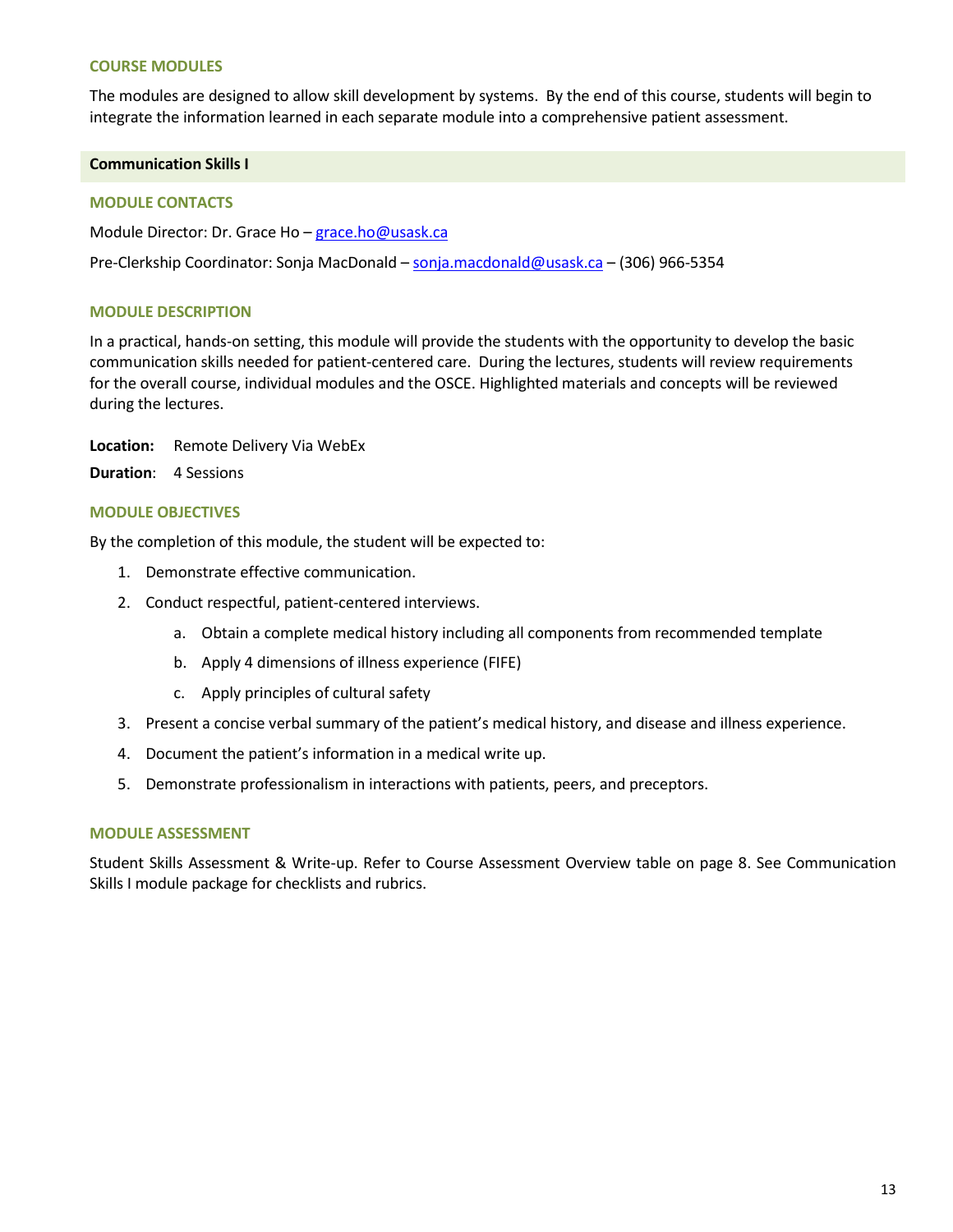#### **Physical Exam A**

## **MODULE CONTACTS**

Module Director: Dr. Angela Lapetsky [– angela.lapetsky@usask.ca](mailto:angela.lapetsky@usask.ca) – (306) 966-8124 Pre-Clerkship Coordinator: Sonja MacDonald [– sonja.macdonald@usask.ca](mailto:sonja.macdonald@usask.ca) – (306) 966-5354

## **MODULE DESCRIPTION**

During these sessions, students will practice physical examination skills on healthy adults and continue to develop their communication skills in the performance of patient-centered interviews. Students will work in small groups with a clinician preceptor and simulated patients. During the lectures, students will review requirements for the overall course, individual modules and the OSCE. Highlighted materials and concepts will be reviewed during the lectures.

**Location:** CLRC (as pandemic circumstances permit)

**Duration**: 4 Sessions

## **MODULE OBJECTIVES**

By the completion of this module, students working with a simulated patient will be expected to:

- 1. Demonstrate:
	- a. vital signs, physical measurements (including height, weight, respirations, pulse, temperature, blood pressure, oxygen saturation, Body Mass Index, waist circumference), general observations
	- b. examination of skin and hair, hands, nails and clubbing, upper limb lymph nodes
	- c. examination of the musculoskeletal system including: mobility, surface anatomy, palpation, range of motion, and functional assessment.
- 2. Define normal adult values for vital signs and physical measurements.
- 3. Explain the basic anatomy and physiology relevant to the vital signs.
- 4. Perform a patient-centered interview and demonstrate physical examination skills learned to date with an efficient, logical approach.

#### **MODULE ASSESSMENT**

Refer to Course Assessment Overview table on page 8. See Physical Exam A module package for checklists.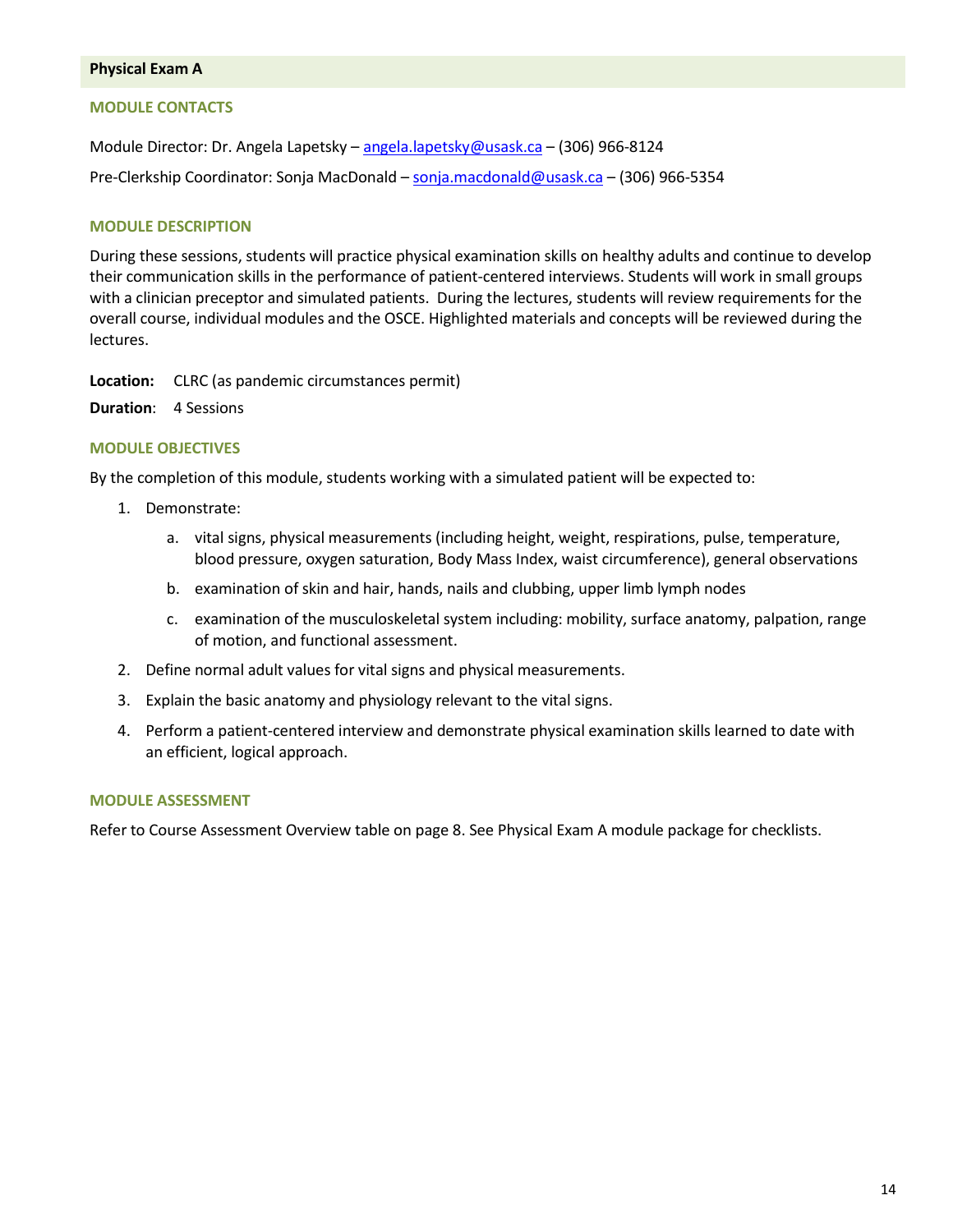## **MODULE CONTACTS**

Module Director: Dr. Angela Lapetsky [– angela.lapetsky@usask.ca](mailto:angela.lapetsky@usask.ca) – (306) 966-8124 Pre-Clerkship Coordinator: Sonja MacDonald [– sonja.macdonald@usask.ca](mailto:sonja.macdonald@usask.ca) – (306) 966-5354

#### **MODULE DESCRIPTION**

During these sessions, students will practice physical examination skills on healthy adults and continue to develop their communication skills in the performance of patient-centered interviews. Students will work in small groups with a clinician preceptor and simulated patients. During the lectures, students will review requirements for the overall course, individual modules and the OSCE. Highlighted materials and concepts will be reviewed during the lectures.

**Location:** CLRC (as pandemic circumstances permit)

**Duration**: 3 Sessions

#### **MODULE OBJECTIVES**

By the completion of this module, students, working with a simulated patient, will be expected to:

- 1. Describe the anatomical landmarks relevant to the precordial and respiratory examinations.
- 2. Describe the physiology of cardiac cycle and jugular venous pressure (JVP).
- 3. Demonstrate the physical examination of the cardiovascular and respiratory systems, including arterial pulses, JVP, precordial examination, peripheral vascular examination and respiratory examination.
- 4. Assess the characteristics of pulses, heart sounds and breath sounds.
- 5. Determine whether neck pulsation is carotid or jugular, including demonstrating abdominojugular reflux.
- 6. Perform on a simulated patient a patient-centered interview and demonstrate physical examination skills learned to date with an efficient, logical approach, and complete a written report of the findings.

#### **MODULE ASSESSMENT**

Refer to Course Assessment Overview table on page 8. See Physical Exam B module package for checklists and rubrics.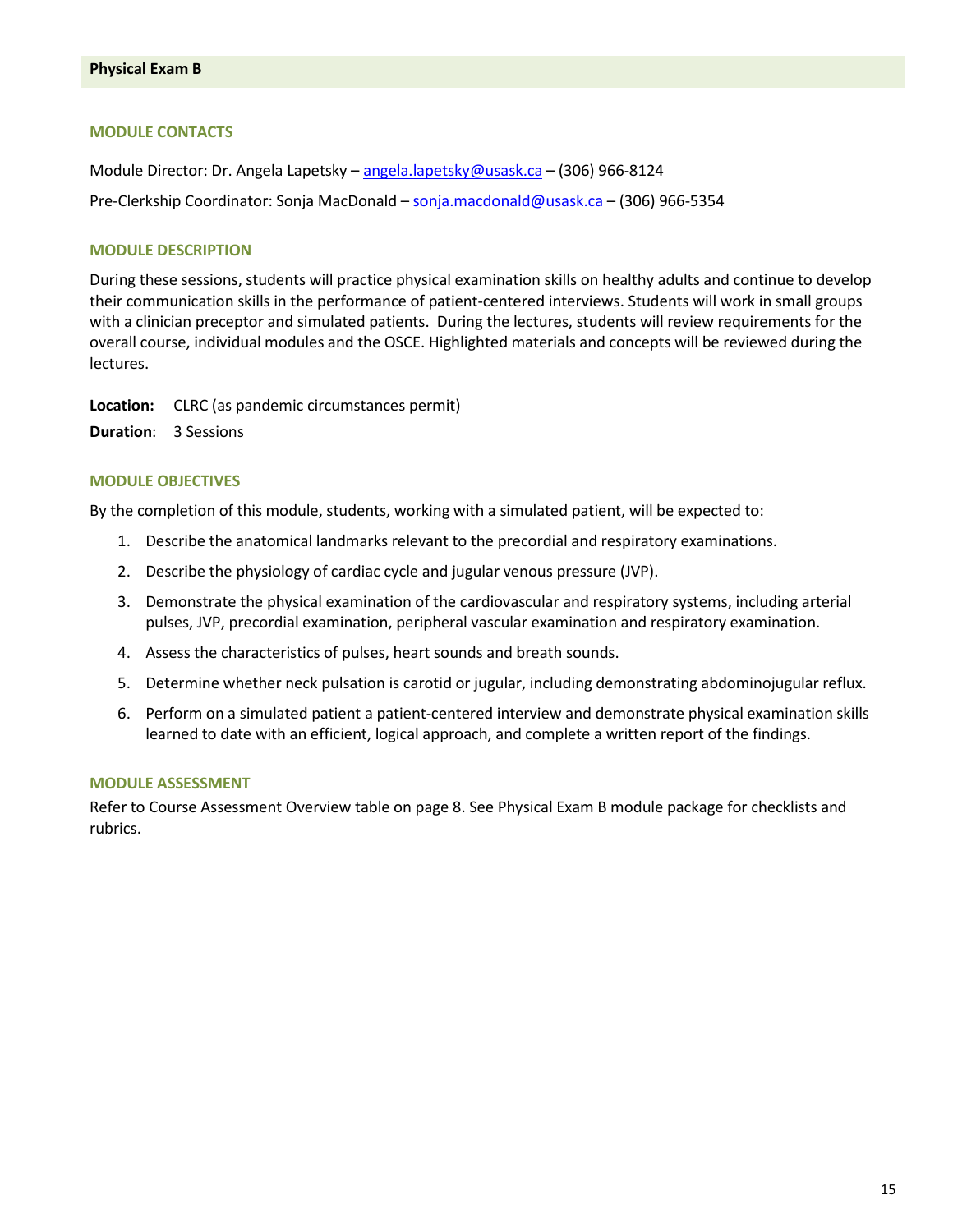#### **Physical Exam C**

#### **MODULE CONTACTS**

Module Director: Dr. Angela Lapetsky [– angela.lapetsky@usask.ca](mailto:angela.lapetsky@usask.ca) – (306) 966-8124

Pre-Clerkship Coordinator: Sonja MacDonald [– sonja.macdonald@usask.ca](mailto:sonja.macdonald@usask.ca) – (306) 966-5354

#### **MODULE DESCRIPTION**

During these sessions, students will practice physical examination skills on healthy adults and continue to develop their communication skills in the performance of patient-centered interviews. Students will work in small groups with a clinician preceptor and simulated patients. During the lectures, students will review requirements for the overall course, individual modules and the OSCE. Highlighted materials and concepts will be reviewed during the lectures.

**Location:** CLRC (as pandemic circumstances permit)

**Duration**: 3 Sessions

## **MODULE OBJECTIVES**

By the completion of this module, students working with a simulated patient will be expected to:

- 1. Demonstrate the examination of the head and neck including head and neck lymphatics (excluding cranial nerves).
- 2. Demonstrate the examination of the abdomen and inguinal region including: inguinal and femoral lymphatics, surface anatomy, inspection, auscultation, percussion, and palpation, assessment for ascites, hepatomegaly, and splenomegaly.
- 3. Perform a patient-centered interview and demonstrate physical examination skills learned to date with an efficient, logical approach.

#### **MODULE ASSESSMENT**

Refer to Course Assessment Overview table on page 8. See Physical Exam C module package for checklists.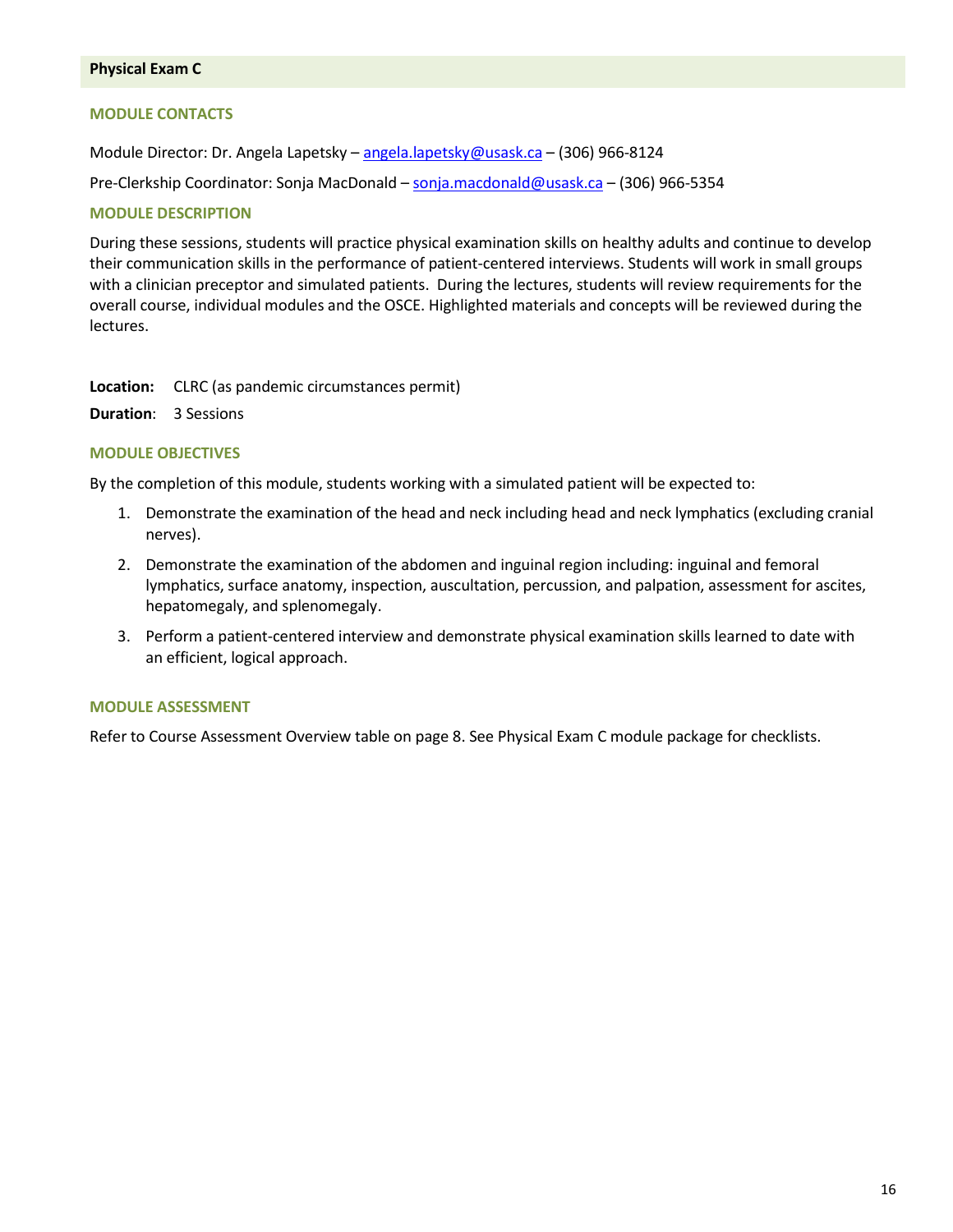#### **MODULE CONTACTS**

Module Director: Dr. Angela Lapetsky [– angela.lapetsky@usask.ca](mailto:angela.lapetsky@usask.ca) – (306) 966-8124 Pre-Clerkship Coordinator: Sonja MacDonald [– sonja.macdonald@usask.ca](mailto:sonja.macdonald@usask.ca) - (306) 966-5354

#### **MODULE DESCRIPTION**

During this session, students will practice physical examination skills on models. Students will work in small groups with a clinician preceptor. During the lectures, students will review requirements for the overall course, individual modules and the OSCE. Highlighted materials and concepts will be reviewed during the lectures.

**Location:** CLRC (as pandemic circumstances permit)

**Duration**: 1 Session

#### **MODULE OBJECTIVES**

By the completion of this module, students working with a simulated patient and models will be expected to:

- 1. Describe steps taken to provide patient comfort: use of chaperone, effective communication, principles of sensitive practice.
- 2. Describe the relevant anatomy of: the breast, female and male genitourinary systems (including prostate), female rectum and male rectum.
- 3. Demonstrate examination of the female breast.
- 4. Demonstrate male genitourinary examination.
- 5. Demonstrate female genitourinary examination.
- 6. Demonstrate rectal examination.

#### **MODULE ASSESSMENT**

Completion of module. Refer to Course Assessment Overview table on page 8.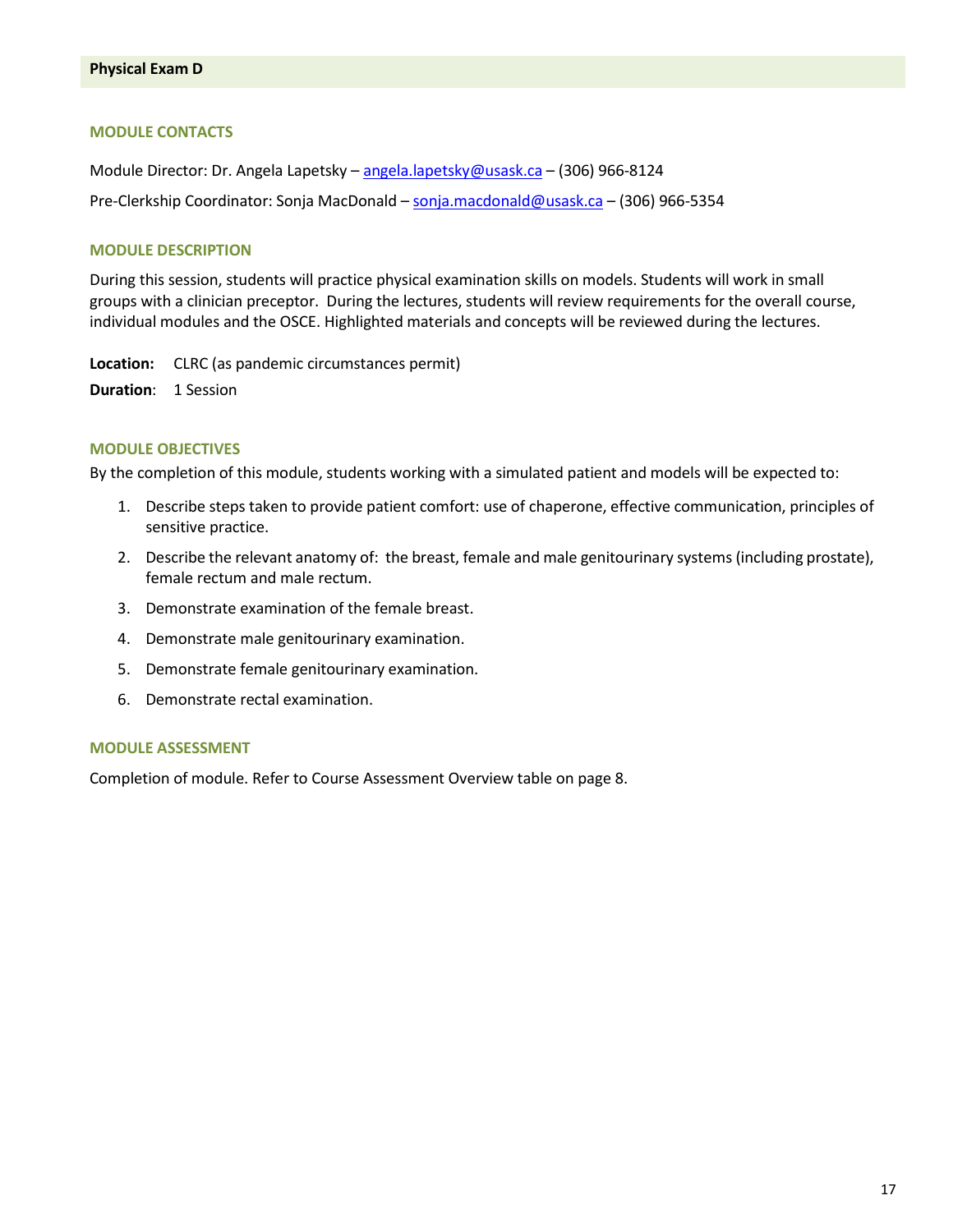#### **Physical Exam E**

#### **MODULE CONTACTS**

Module Director: Dr. Angela Lapetsky [– angela.lapetsky@usask.ca](mailto:angela.lapetsky@usask.ca) – (306) 966-8124 Pre-Clerkship Coordinator: Sonja MacDonald [– sonja.macdonald@usask.ca](mailto:sonja.macdonald@usask.ca) – 306-966-5354

#### **MODULE DESCRIPTION**

During these sessions, students will practice physical examination skills on healthy adults and continue to develop their communication skills in the performance of patient-centered interviews. Students will work in small groups with a clinician preceptor and simulated patients. During the lectures, students will review requirements for the overall course, individual modules and the OSCE. Highlighted materials and concepts will be reviewed during the lectures.

**Location:** CLRC (as pandemic circumstances permit)

**Duration**: 3 Sessions

## **MODULE OBJECTIVES**

By the completion of this module, students, working with a simulated patient, will be expected to:

- 1. Describe the relevant anatomy and function related to examination of the nervous system.
- 2. Demonstrate the examination of the neurological system including: level of consciousness, higher cortical functioning, cranial nerves, motor, reflexes, coordination and gait.
- 3. Perform on a simulated patient a patient-centered interview and demonstrate physical examination skills learned to date with an efficient, logical approach; and complete a written report of the findings.

#### **MODULE ASSESSMENT**

Refer to Course Assessment Overview table on page 8. See Physical Exam E module package for checklists and rubrics.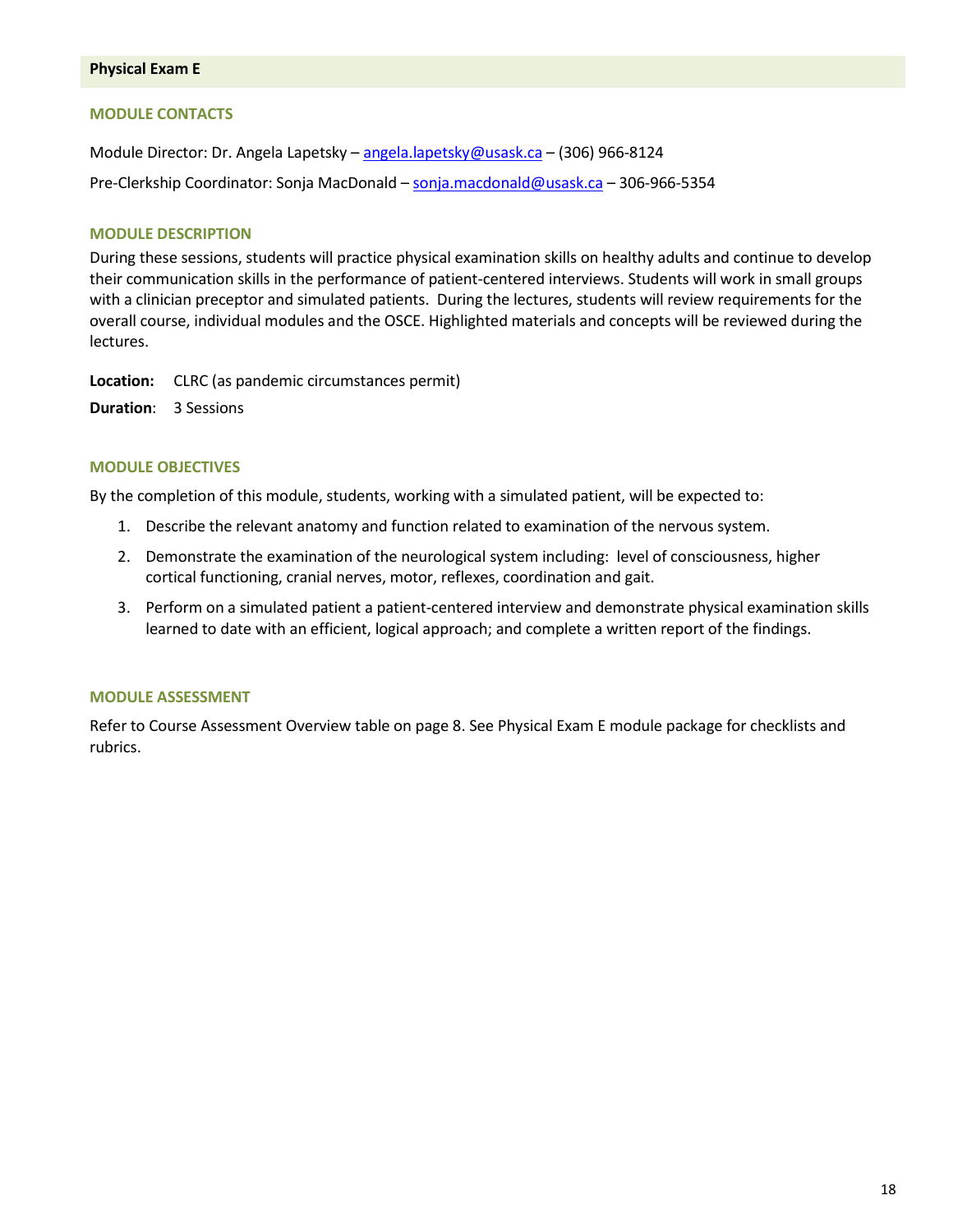#### **SESSION CONTACTS**

Module Director: Dr. Angela Lapetsky [– angela.lapetsky@usask.ca](mailto:angela.lapetsky@usask.ca) – (306) 966-8124 Pre-Clerkship Coordinator: Sonja MacDonald [– sonja.macdonald@usask.ca](mailto:sonja.macdonald@usask.ca) – (306) 966-5354

#### **SESSION DESCRIPTION**

During this formative session, which occurs toward the end of the Clinical Skills I course, students will conduct a comprehensive patient centered interview and organized physical examination and provide a concise verbal summary of the patient's medical history including disease and illness experience and physical examination findings. Students will work individually with a clinician preceptor and simulated patient.

**Location:** CLRC (as pandemic circumstances permit) **Duration**: 1 Session

#### **SESSION OBJECTIVES**

By the completion of this session, students, working with a simulated patient, will be expected to:

- 1. Conduct a comprehensive patient centered interview and organized physical examination.
- 2. Present a concise verbal summary of the patient's medical history including disease and illness experience and physical examination findings.

#### **SESSION ASSESSMENT**

Completion of session. Refer to Course Assessment Overview table on page 8.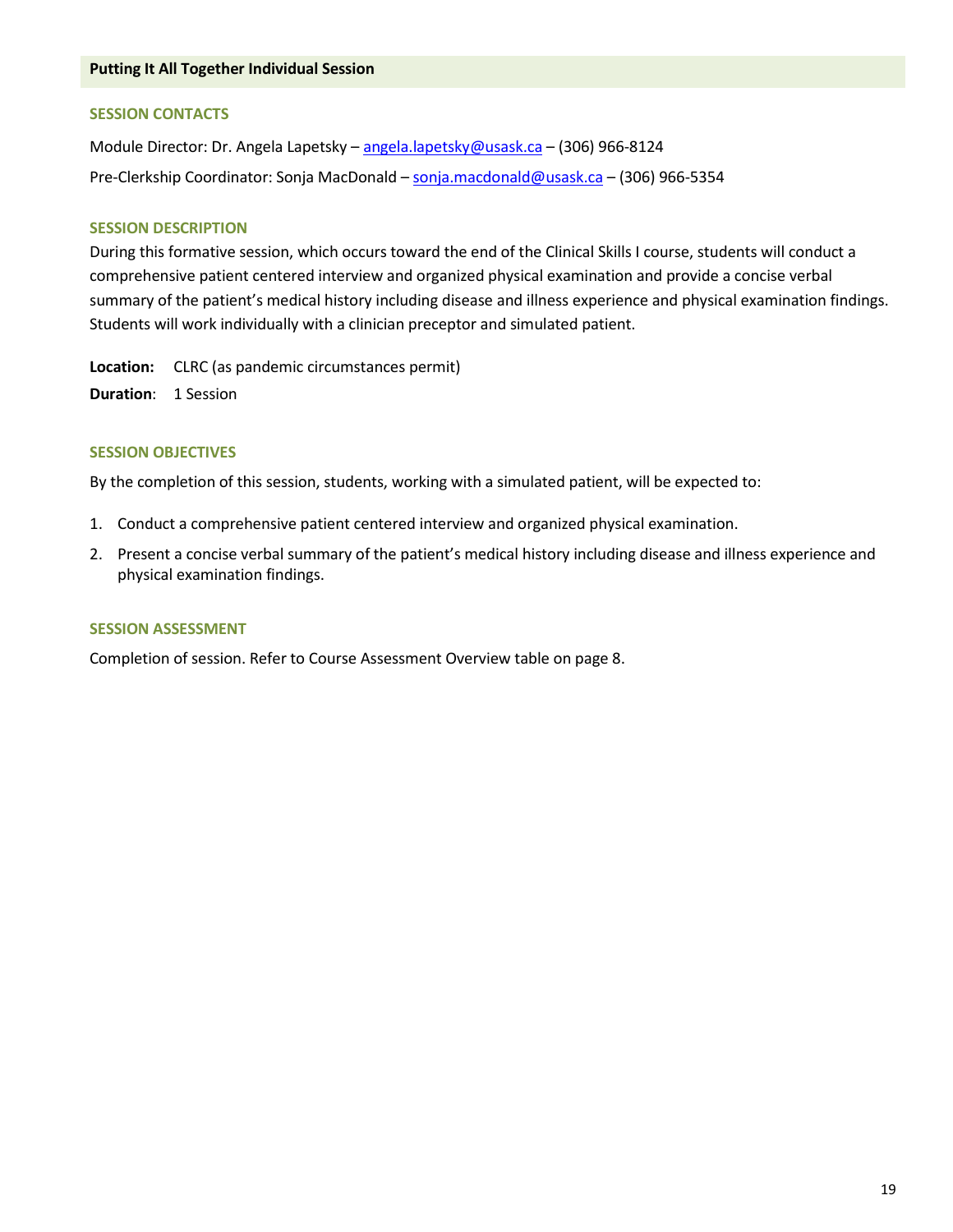#### **Surgical Skills Labs**

#### **Scrubbing, Gowning and Gloving in the OR Setting**

#### **SESSION CONTACTS**

Session Lead: Bernie Cruikshank Administrative Assistant: Anna Taruc – [surgery.preclerkship@usask.ca](mailto:surgery.preclerkship@usask.ca) (306) 966-5668 Location of Sessions: OR – RUH Room G124

#### **SESSION DESCRIPTION**

This tutorial, in conjunction with a video that is to be viewed before the session, consists of practicing the skills needed to scrub, and perform independent gowning and gloving in preparation for scrubbing into a surgical case in the OR. Students will watch a demo and then perform the skills themselves. In addition, students will see some common instrumentation used in the OR.

**Location:** RUH OR, Ground Floor (as pandemic circumstances permit)

**Duration:** 1 Session - 2 hours

**Groups:** Stay with whole group of 4 for this session.

#### **SESSION OBJECTIVES**

By the completion of the Scrubbing, Gowning, and Gloving in the OR Setting session students will be able to:

- 1. Perform a traditional soap and water hand scrub
- 2. Perform a waterless hand preparation
- 3. Demonstrate ability to independently put on surgical gown and gloves
- 4. Identify some basic surgical instrumentation
- 5. Identify OR etiquette and expected practices when in the OR setting

## **SESSION ASSESSMENT**

Completion of session. Refer to Course Assessment Overview table on page 8.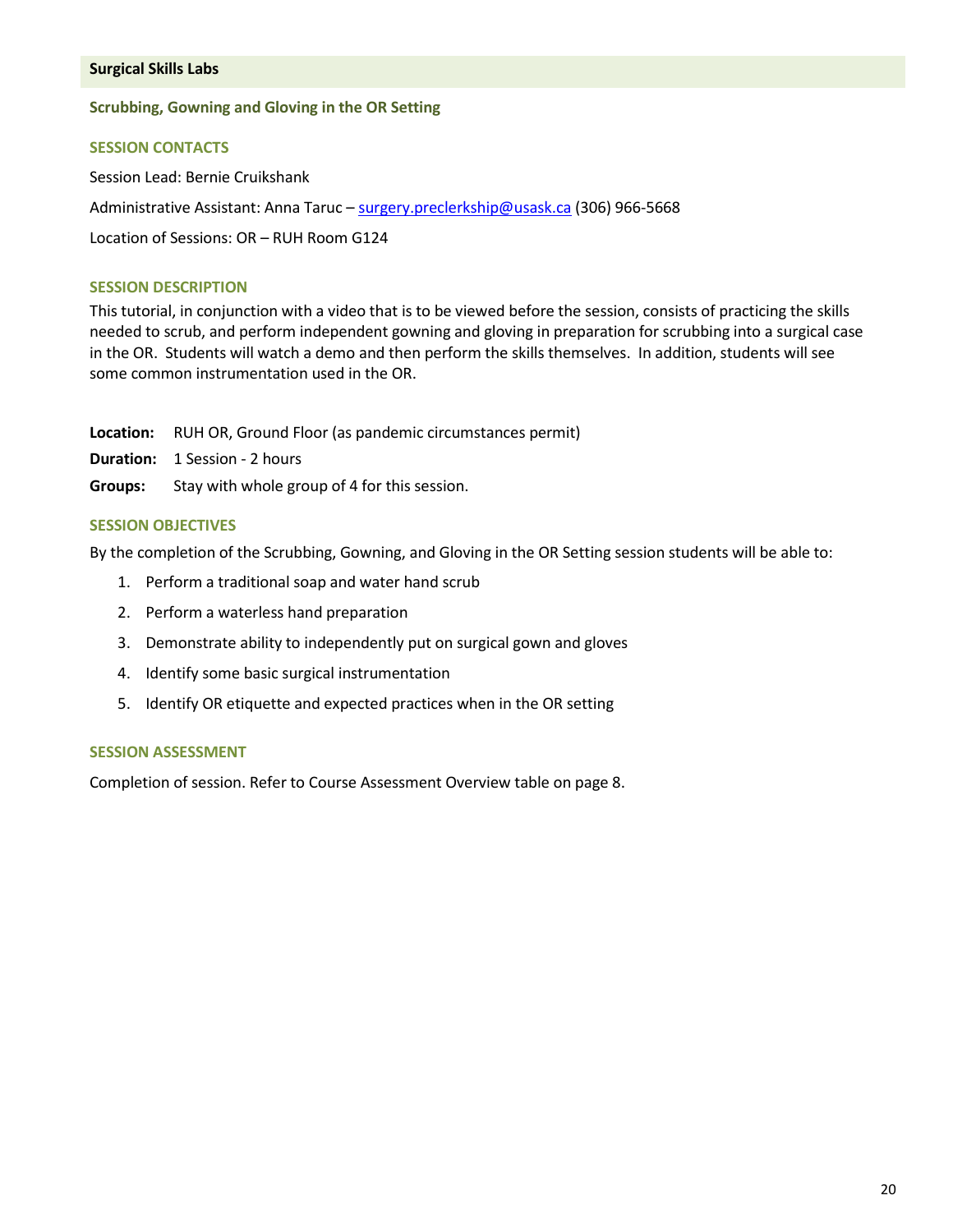## **IMPORTANT AND RELEVANT STUDENT INFORMATION**

The following information is extremely important for your success in medical school. Please refer to th[e UGME](http://medicine.usask.ca/students/undergraduate/policies.php)  [Policies](http://medicine.usask.ca/students/undergraduate/policies.php) page and the **Student Information Guide** for the following policies:

**UGME CONTACT INFORMATION EMAIL COMMUNICATIONS ETHICS AND PROFESSIONALISM PROGRAM EVALUATION GUIDELINES FOR PROVIDING FEEDBACK\ EMERGENCY PROCEDURES MD PROGRAM ATTENDANCE POLICY ASSESSMENT POLICY PROMOTION STANDARDS CONFLICT OF INTEREST NON-INVOLVEMENT OF HEALTH CARE PROVIDERS IN STUDENT ASSESSMENT APPEALS PROCEDURES STUDENT DISCRIMINATION, HARRASSMENT, AND MISTREATMENT PROCEDURE ACCOMMODATION OF STUDENTS WITH DISABILITIES TECHNICAL STANDARDS – ESSENTIAL SKILLS AND ABILITIES REQUIRED FOR THE STUDY OF MEDICINE** 

<https://medicine.usask.ca/policies/com-technical-standards.php#relatedForms>

**OFFICE OF STUDENT AFFAIRS**

l

**Where a specific College of Medicine policy or procedure does not exist, the College refers to the U of S Academic Courses Policy at<http://policies.usask.ca/policies/academic-affairs/academic-courses.php>**

## **UNDERGRADUATE MEDICAL EDUCATION ASSIGNMENT SUBMISSION POLICY**

Any assignment submitted after 23:59 SK time on the specified date is deemed late (unless otherwise specified). All due dates or timelines for assignment submission are published in the student course syllabus<sup>1</sup>.

A late assignment may still be submitted up to three consecutive calendar days (72 hours) from the original deadline for that assessment. The assignment must be submitted to the appropriate year Administrative Coordinator in Saskatoon, or the Pre-Clerkship Coordinator in Regina for years 1-2. Years 3-4 must submit to the Rotation Coordinator. The student, if submitting a late assignment that is deemed to be at or above the pass mark for that assignment will receive the pass mark for the assignment. If it is assessed as below the pass mark, the student will receive the actual grade assigned for the assignment.

Any late assignments not submitted by 23:59 on the third day will receive a mark of 0%. After this period, all mandatory assignments must still be submitted, or the student will be deemed to be missing a course component, which will result in an incomplete course. Subsequent academic consequences will be determined

 $1$  Canvas routinely updates their systems on certain Wednesday evenings. In the event that Canvas is down for scheduled maintenance or due to technical difficulties, assignments are to be submitted by 0900 the following morning.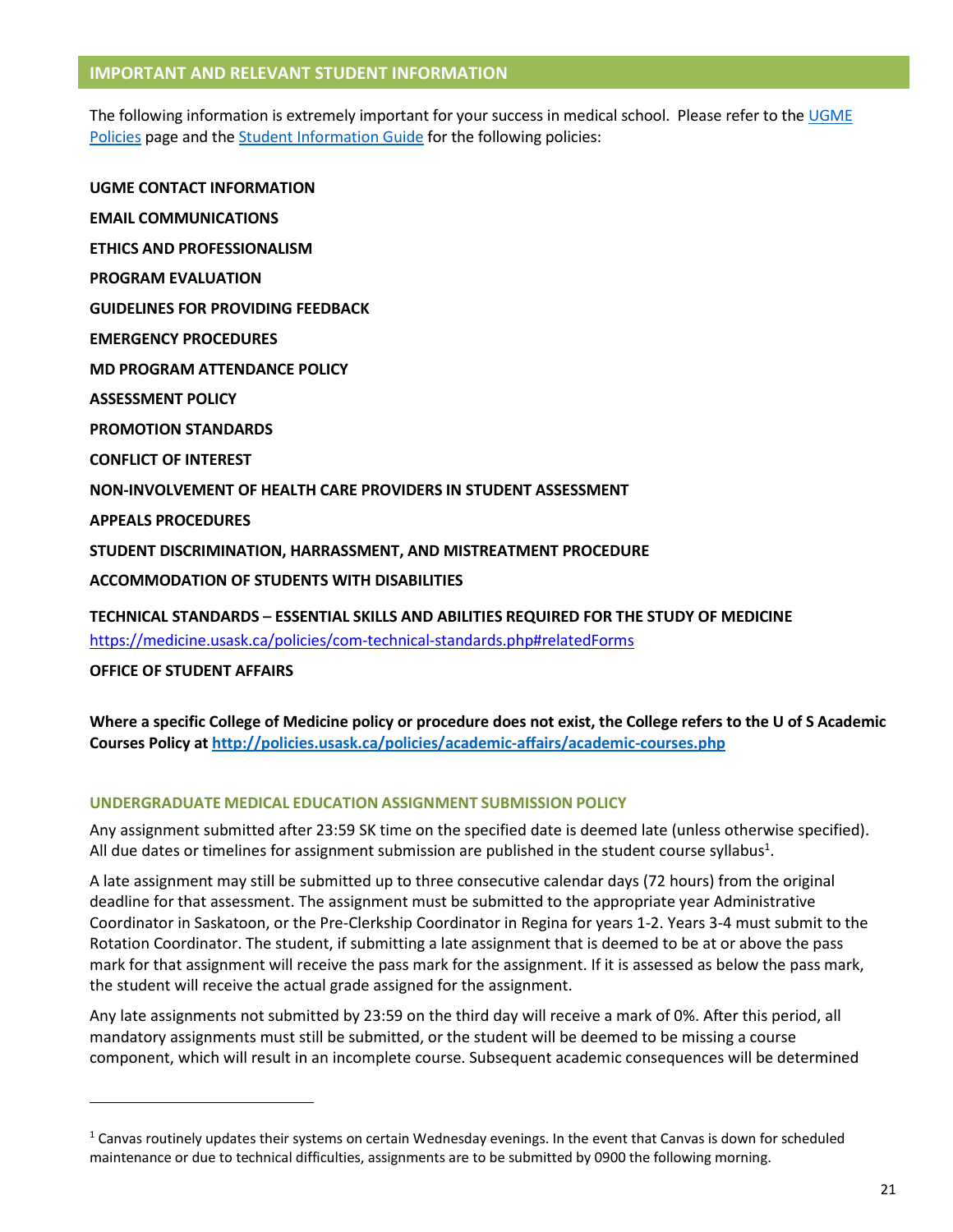at the promotions committee meetings. In addition to the consequences specified herein, students submitting mandatory assignments late should anticipate a meeting to discuss professionalism, which may result in associated documentation.

**All requests for a deferral of an assignment due date must be received a minimum of 72 hours prior to the deadline.** All such requests must be sent to the Course Director or Rotation Coordinator and copied to the relevant Administrative Coordinator. The course director, in consultation with the year chair and appropriate course/module/rotation director will make a final decision and notify the student of the outcome. Exceptional, unforeseen circumstances will be considered on an individual basis as above.

## **CITATION FORMAT**

Unless otherwise specified by the course or module director, the expected citation format is that of the International Committee of Medical Journal Editors (ICMJE). Examples of this citation format are available at [www.nlm.nih.gov/bsd/uniform\\_requirements.html](http://www.nlm.nih.gov/bsd/uniform_requirements.html)

## **RECORDING OF THE LECTURES**

Most lectures will be recorded and posted to the course Canvas site under Course Materials. However, each lecturer reserves the right to choose whether or not their lectures will be recorded. Lecture recordings are not intended to be a replacement for attending the session but rather to enhance understanding of the concepts.

Please remember that course recordings belong to your instructor, the University, and/or others (like a guest lecturer) depending on the circumstance of each session, and are protected by copyright. Do not download, copy, or share recordings without the explicit permission of the instructor.

For questions about recording and use of sessions in which you have participated, including any concerns related to your privacy, please contact the UGME administrative coordinator for this course. More information on class recordings can be found in the Academic Courses Policy [https://policies.usask.ca/policies/academic](https://policies.usask.ca/policies/academic-affairs/academic-courses.php#5ClassRecordings)[affairs/academic-courses.php#5ClassRecordings](https://policies.usask.ca/policies/academic-affairs/academic-courses.php#5ClassRecordings) 

l

# **REQUIRED VIDEO USE:**

At times in this course you may be required to have your video on during video conferencing sessions, in order to support observation of skills, to support group learning activities, or for exam invigilation. It will be necessary for you to use of a webcam built into or connected to your computer.

For questions about use of video in your sessions, including those related to your privacy, contact your instructor.

## **COPYRIGHT**

Course materials are provided to you based on your registration in a class, and anything created by your professors and instructors is their intellectual property and cannot be shared without written permission. If materials are designated as open education resources (with a creative commons license) you can share and/or use in alignment with the [CC license.](https://openpress.usask.ca/authoring/chapter/creative-commons-licenses/) This includes exams, PowerPoint/PDF slides and other course notes. Additionally, other copyright-protected materials created by textbook publishers and authors may be provided to you based on license terms and educational exceptions in the Canadian Copyright Act (see [http://laws-lois.justice.gc.ca/eng/acts/C-](http://laws-lois.justice.gc.ca/eng/acts/C-42/index.html)[42/index.html\).](http://laws-lois.justice.gc.ca/eng/acts/C-42/index.html)

## **Before you copy or distribute others' copyright-protected materials, please ensure that your use of the materials is covered under the University's Fair Dealing Copyright Guidelines available**

**at** [https://library.usask.ca/copyright/general-information/fair-dealing-guidelines.php.](https://library.usask.ca/copyright/general-information/fair-dealing-guidelines.php) For example, posting others' copyright-protected materials on the open web is not covered under the University's Fair Dealing Copyright Guidelines, and doing so requires permission from the copyright holder.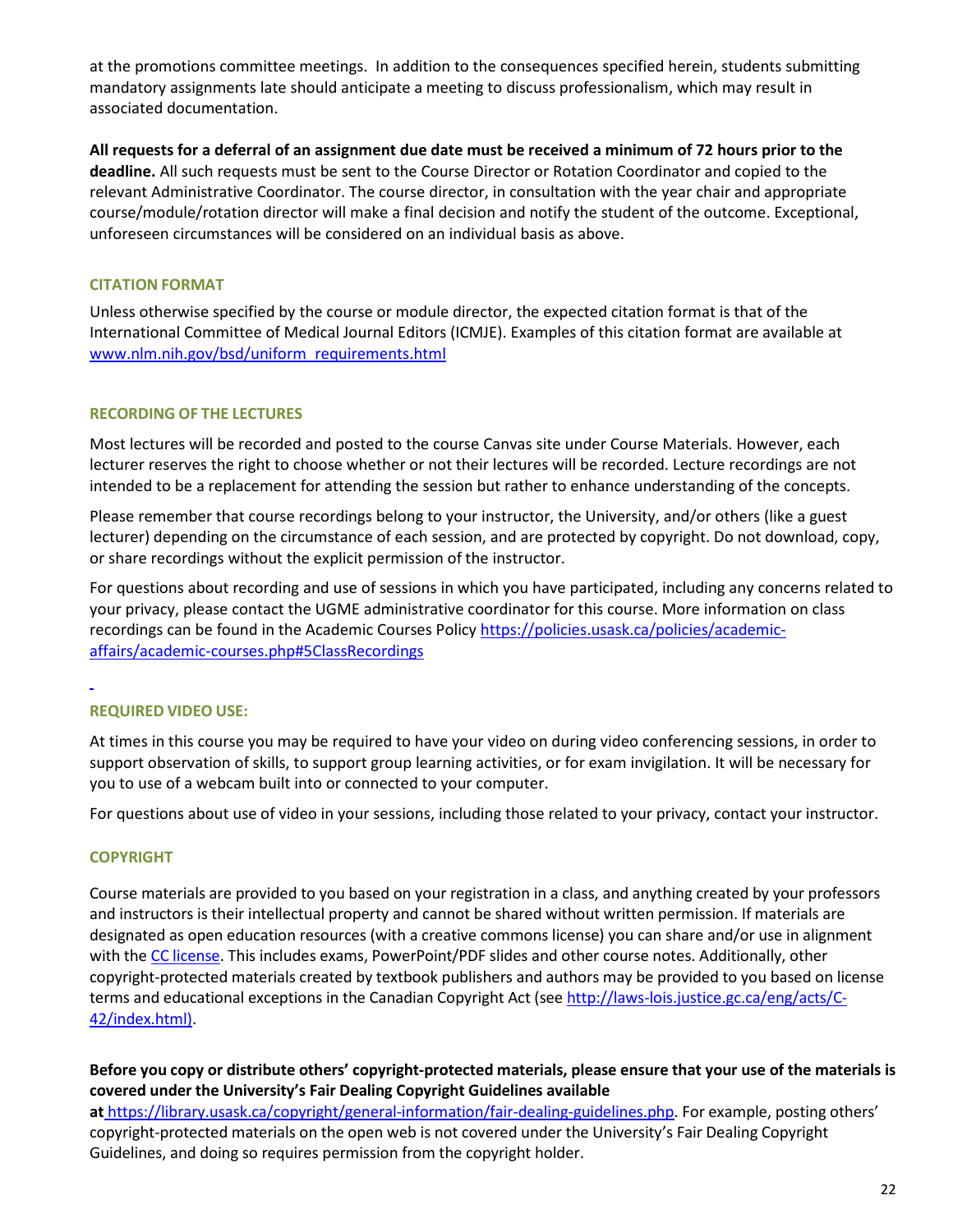For more information about copyright, please visit [https://library.usask.ca/copyright/index.phpw](https://library.usask.ca/copyright/index.php)here there is information for students available a[t https://library.usask.ca/copyright/students/rights.php,](https://library.usask.ca/copyright/students/rights.php) or contact the University's Copyright Coordinator at<mailto:copyright.coordinator@usask.ca>or 306-966-8817.

## **INTEGRITY DEFINED (FROM THE OFFICE OF THE UNIVERSITY SECRETARY)**

Although learning in a remote context is different, the rules and principles governing academic integrity remain the same. If you ever have questions about what may or may not be permitted, ask your instructor. Students have found it especially important to clarify rules related to exams administered remotely and to follow these carefully and completely.

The University of Saskatchewan is committed to the highest standards of academic integrity ([https://academic](https://academic-integrity.usask.ca/)[integrity.usask.ca/](https://academic-integrity.usask.ca/)). Academic misconduct is a serious matter and can result in grade penalties, suspension, and expulsion.

## **Prepare for Integrity**

Students are expected to act with academic integrity.

- Students are encouraged to complete the Academic Integrity Tutorial to understand the fundamental values of academic integrity and how to be a responsible scholar and member of the USask community (tutorial link: [https://libguides.usask.ca/AcademicIntegrityTutorial\)](https://libguides.usask.ca/AcademicIntegrityTutorial).
- Students can access campus resources that support development of study skills, time and stress management, and ethical writing practices important for maintaining academic integrity and avoiding academic misconduct.

## **Responses to Misconduct**

Students are expected to be familiar with the academic misconduct regulations

[\(https://governance.usask.ca/student-conduct-appeals/academic-misconduct.php#About\)](https://governance.usask.ca/student-conduct-appeals/academic-misconduct.php#About).

- Definitions appear in Section II of the academic misconduct regulations.
- The academic misconduct regulations apply regardless of type of assessment or presence of supervision during assessment completion.
- Students are advised to ask for clarification as to the specific expectations and rules for assessments in all of their courses.
- Students are urged to avoid any behaviour that could result in suspicions of cheating, plagiarism, misrepresentation of facts. Students should note that posting copyrighted course materials (e.g., notes, questions, assignments or exams) to third party websites or services or other forum or media without permission is an academic or non-academic misconduct offense.

Non-academic offenses are dealt with under the [Standard of Student Conduct in NonAcademic Matters and](https://governance.usask.ca/student-conduct-appeals/non-academic-misconduct.php)  [Regulations and Procedures for Resolution of Complaints and Appeals.](https://governance.usask.ca/student-conduct-appeals/non-academic-misconduct.php)

## **EXAMINATIONS WITH ACCESS AND EQUITY SERVICES (AES)**

Students who have disabilities (learning, medical, physical, or mental health) are strongly encouraged to register with Access and Equity Services (AES) if they have not already done so. Students who suspect they may have disabilities should contact the Student Affairs Coordinator at the Office of Student Affairs (OSA) for advice and referrals. In order to access AES programs and supports, students must follow AES policy and procedures. For more information[, www.students.usask.ca/aes](http://www.students.usask.ca/aes) or contact AES at (306) 966-7273 or [aes@usask.ca.](mailto:aes@usask.ca)

Students registered with AES may request alternative arrangements for mid-term and final examinations.

Students must arrange such accommodations through the Office of Student Affairs (OSA) by the stated deadlines. Instructors shall provide the examinations for students who are being accommodated by the deadlines established by AES.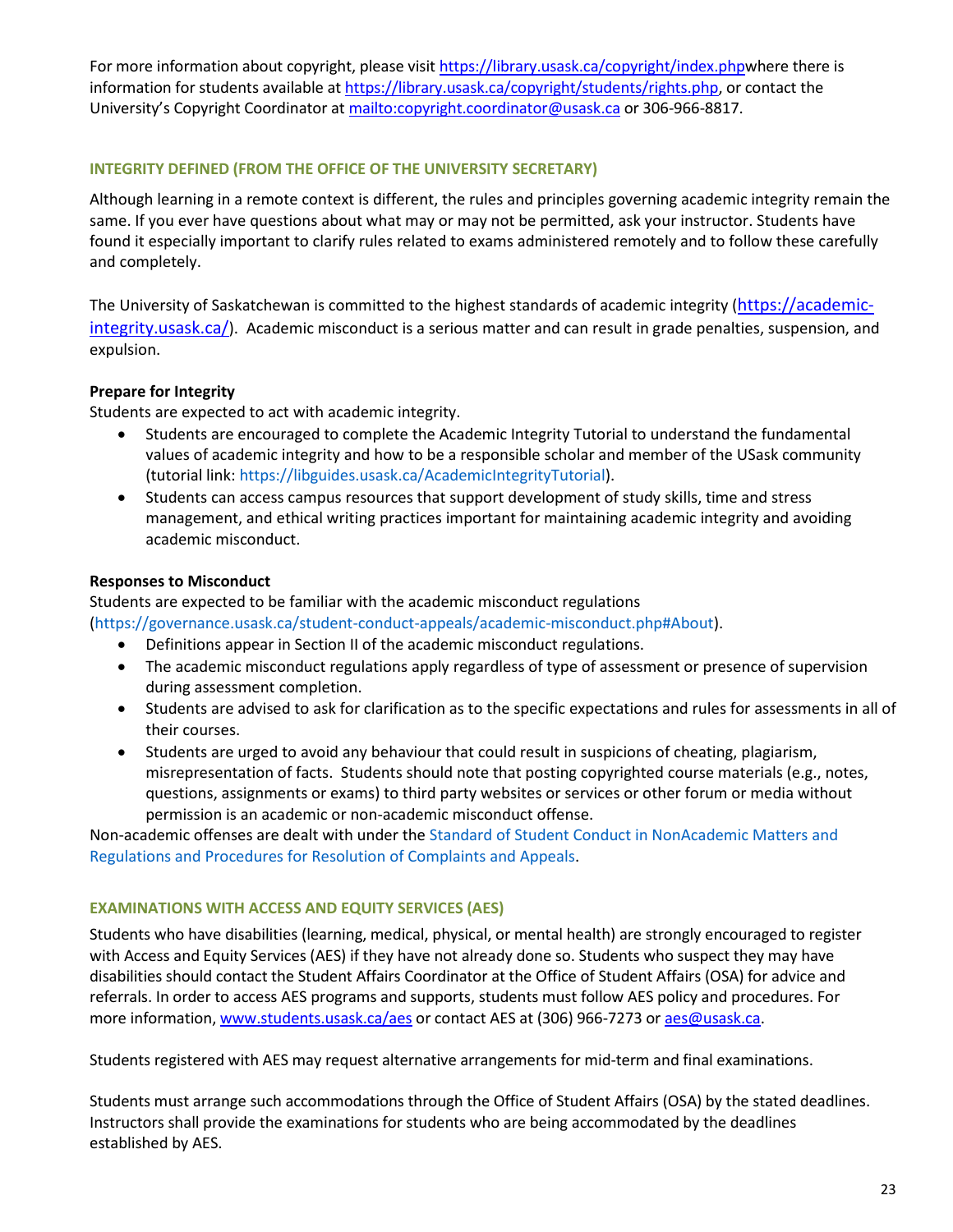#### **STUDENT SUPPORTS**

## **COLLEGE OF MEDICINE, OFFICE OF STUDENT AFFAIRS**

Student Affairs offers confidential support and advocacy at arm's length from the academic offices.

For more information, please contact:

COM Student Affairs Coordinator, Edith Conacher a[t edith.conacher@usask.ca](mailto:edith.conacher@usask.ca) or (306) 966-4751

COM and the School of Rehabilitation Science Coordinator, Bev Digout a[t bev.digout@usask.ca o](mailto:bev.digout@usask.ca)r (306) 966-8224

Administrative Assistant (Saskatoon), Kacia Whilby a[t kacia.whilby@usask.ca](mailto:kacia.whilby@usask.ca) or (306) 966-7331

# **ACADEMIC HELP FOR STUDENTS**

The University Library offers a range of learning and academic support to assist USask undergrad and graduate students. For information on specific services, please see the Learning page on the Library web site [https://library.usask.ca/support/learning.php.](https://library.usask.ca/support/learning.php)

Remote learning support informatio[n https://students.usask.ca/remote-learning/index.php](https://students.usask.ca/remote-learning/index.php)

Class and study tip[s https://students.usask.ca/remote-learning/class-and-study-tips.php](https://students.usask.ca/remote-learning/class-and-study-tips.php)

Remote learning tutoria[l https://libguides.usask.ca/remote\\_learning](https://libguides.usask.ca/remote_learning)

Study skills materials for online learning https://libguides.usask.ca/studyskills

A guide on netiquette, principles to guide respectful online learning interaction[s https://teaching.usask.ca/remote](https://teaching.usask.ca/remote-teaching/netiquette.php)[teaching/netiquette.php](https://teaching.usask.ca/remote-teaching/netiquette.php)

# **TEACHING, LEARNING AND STUDENT EXPERIENCE**

Teaching, Learning and Student Experience (TLSE) provides developmental and support services and programs to students and the university community. For more information, see the students' web site [http://students.usask.ca.](http://students.usask.ca/)

# **FINANCIAL SUPPORT**

Any student who faces challenges securing their food or housing and believes this may affect their performance in the course is urged to contact Student Central [\(https://students.usask.ca/student-central.php\)](https://students.usask.ca/student-central.php).

# **ABORIGINAL STUDENTS' CENTRE**

The Aboriginal Students' Centre (ASC) is dedicated to supporting Aboriginal student academic and personal success. The centre offers personal, social, cultural and some academic supports to Métis, First Nations, and Inuit students. The centre is also dedicated to intercultural education, brining Aboriginal and non-Aboriginal students together to learn from, with and about one another in a respectful, inclusive and safe environment. Students are encouraged to visit the ASC's Facebook page [\(https://www.facebook.com/aboriginalstudentscentre/\)](https://www.facebook.com/aboriginalstudentscentre/) to learn more.

# **INTERNATIONAL STUDENT AND STUDY ABROAD CENTRE**

The International Student and Study Abroad Centre (ISSAC) supports student success and facilitates international education experiences at USask and abroad. ISSAC is here to assist all international undergraduate, graduate, exchange and English as a Second Language students in their transition to the University of Saskatchewan and to life in Canada. ISSAC offers advising and support on matters that affect international students and their families and on